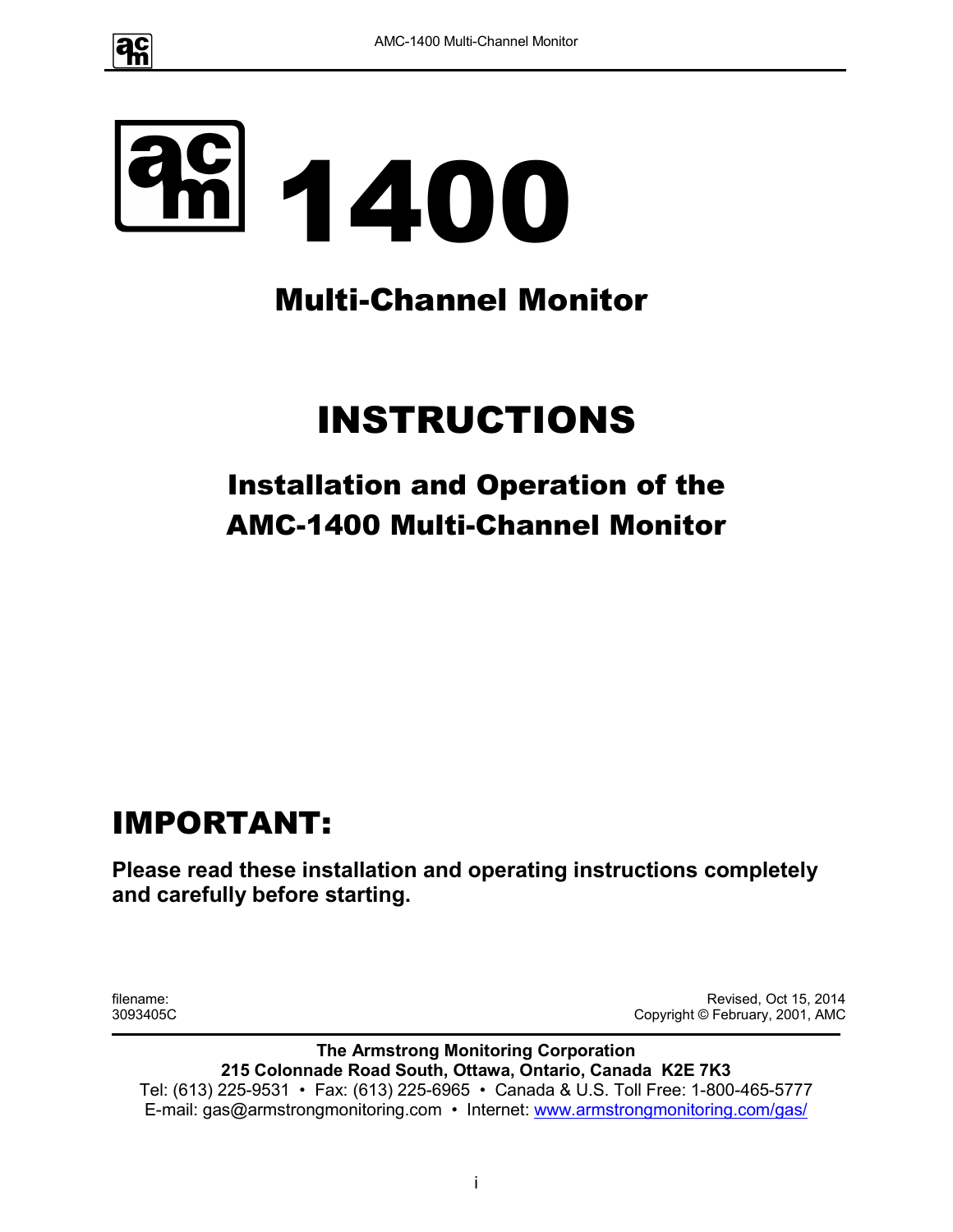

# **TABLE OF CONTENTS**

|     | <b>SECTION TITLE</b>                               | <b>PAGE</b> |
|-----|----------------------------------------------------|-------------|
|     |                                                    |             |
|     |                                                    |             |
| 2.1 |                                                    |             |
| 2.2 |                                                    |             |
| 2.3 |                                                    |             |
| 2.4 |                                                    |             |
| 2.5 |                                                    |             |
|     |                                                    |             |
| 3.1 |                                                    |             |
|     |                                                    |             |
|     |                                                    |             |
| 5.1 |                                                    |             |
| 5.2 |                                                    |             |
| 5.3 |                                                    |             |
|     |                                                    |             |
| 6.1 |                                                    |             |
| 6.2 |                                                    |             |
|     |                                                    |             |
|     |                                                    |             |
|     |                                                    |             |
|     |                                                    |             |
| 6.3 |                                                    |             |
| 6.4 |                                                    |             |
|     |                                                    |             |
|     |                                                    |             |
|     |                                                    |             |
| 6.5 |                                                    |             |
|     |                                                    |             |
| 7.1 |                                                    |             |
| 7.2 |                                                    |             |
| 7.3 | SENSOR/TRANSMITTER OR SENSOR MODULE MAINTENANCE 25 |             |
| 7.4 |                                                    |             |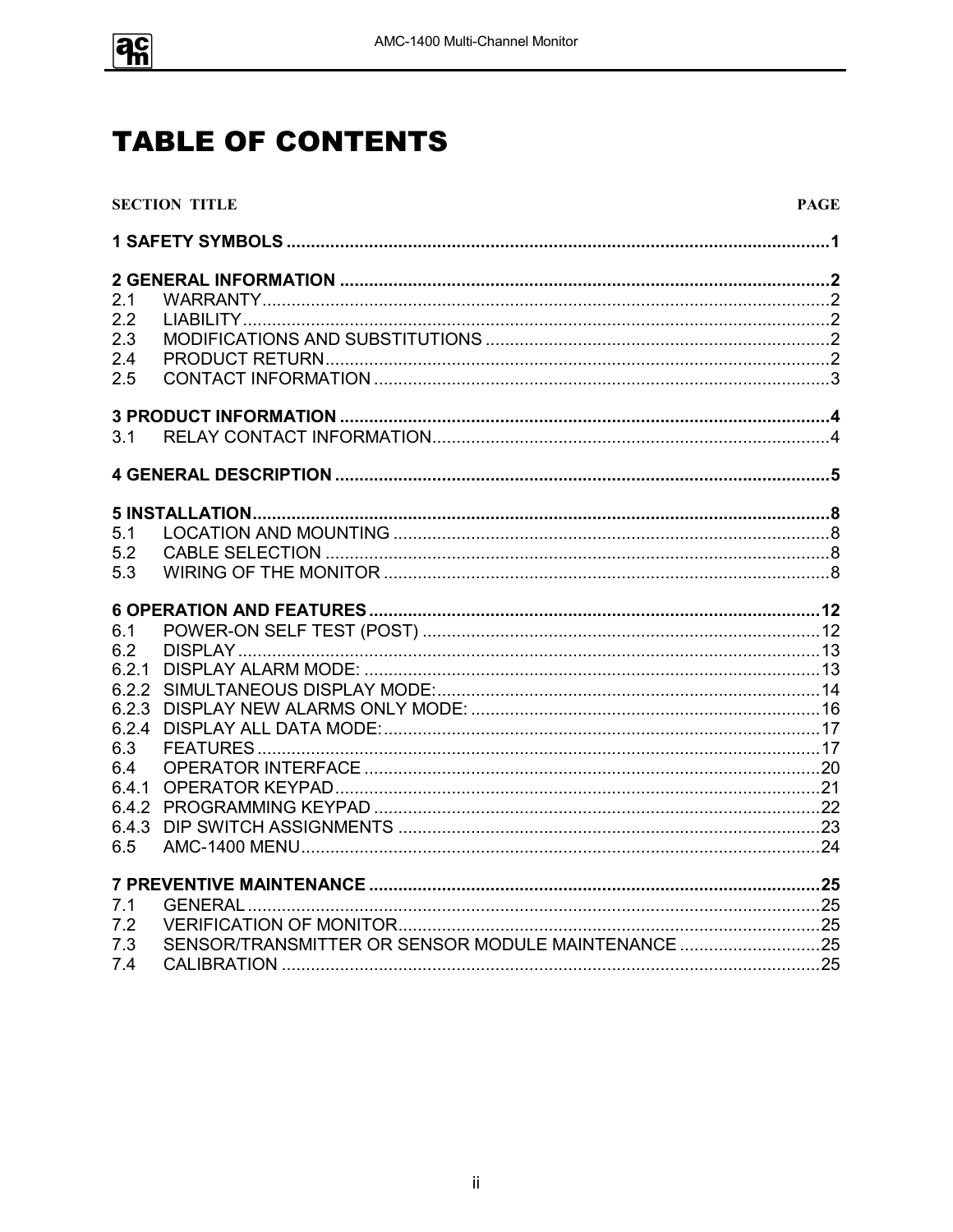

#### **NOTE**

This page intentionally left blank.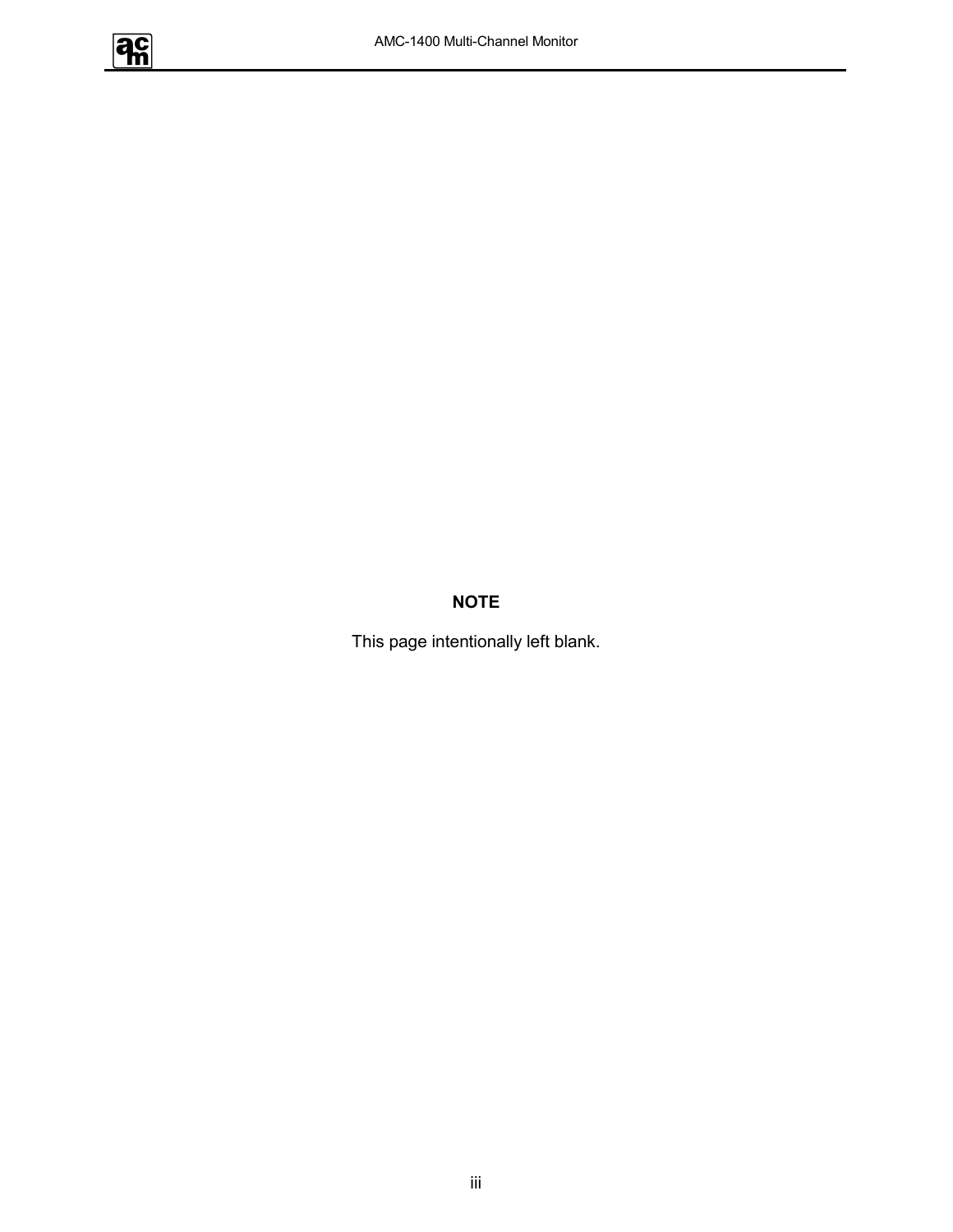

## 1 SAFETY SYMBOLS





CAUTION, RISK OF DANGER. REFER TO INSTRUCTION MANUAL BEFORE OPERATIONG

CAUTION, RISK OF ELECTRIC SHOCK.

SIGNIFIES THE SYSTEM'S GROUND TERMINAL. **DC** refers to direct current voltages. **VAC** refers to alternating current voltages.

## **WARNINGS**



**Shock Hazard** - Disconnect or turn off power before servicing this instrument



**WARNING –** UNAUTHORIZED SUBSTITUTION OF COMPONENTS MAY IMPAIR CERTIFICATIONS AND EQUIPEMENT RATINGS



**WARNING –** USE OF THIS EQUIPEMENT IN ANY MANNER OTHER THAN SPECIFIED BY MANUFACTURER MAY IMPAIR OVERALL SAFETY.

# Safety guidelines:

- Use a properly rated CERTIFIED AC power cable installed as per local or national codes.
- For DC powered units, DC power must be from a SELV rated source.
- A certified AC power disconnect or circuit breaker should be mounted near the controller and installed following applicable local and national codes.
- If a switch is used instead of a circuit breaker, a properly rated CERTIFIED fuse or current limiter is required to be installed as per local or national codes. Markings for positions of the switch or breaker should state (I) for on and (O) for off.
- Equipment not used as prescribed within this manual may impair overall safety.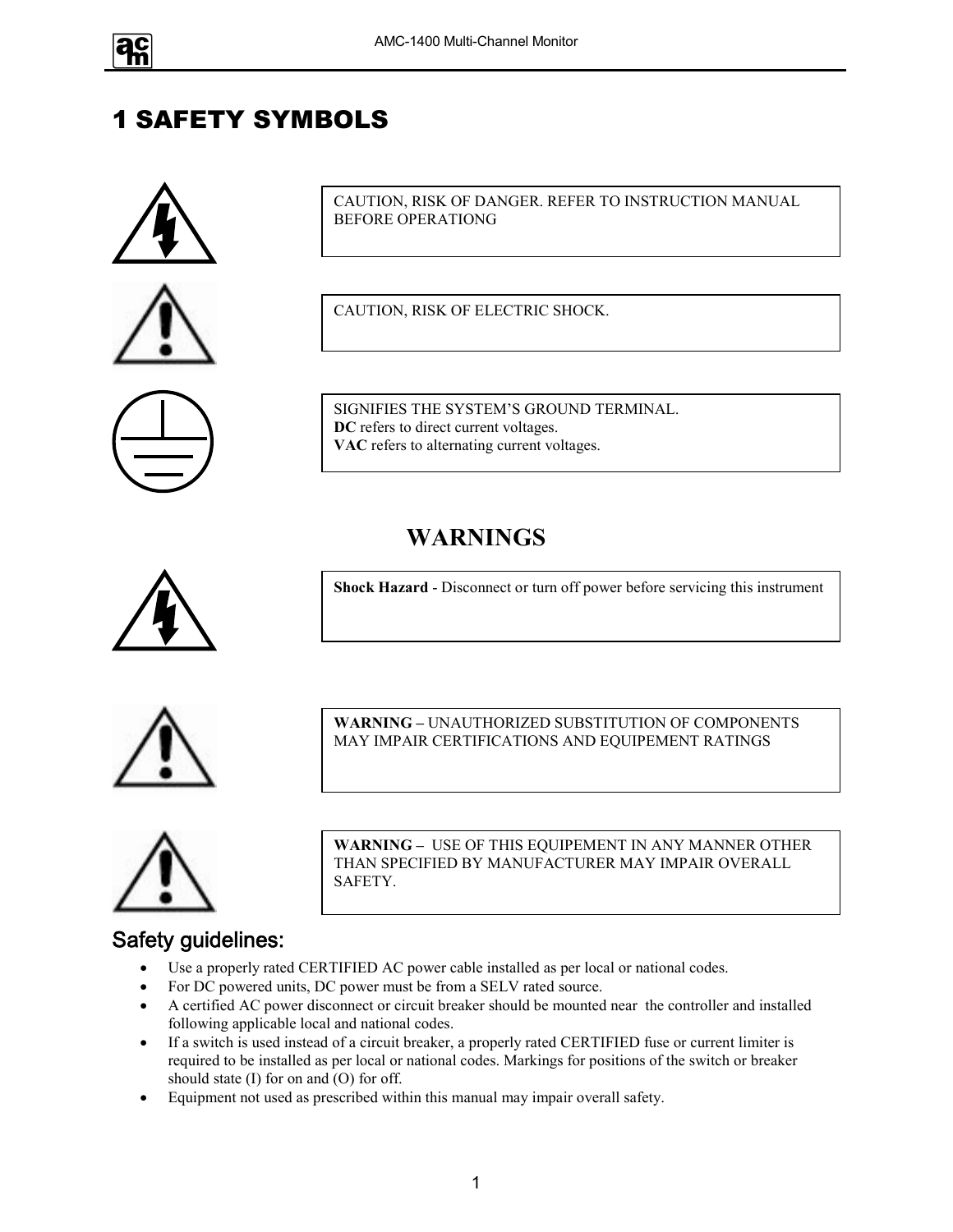

# 2 GENERAL INFORMATION

#### **2.1 WARRANTY**

The AMC-1400 monitor is warranted against defects in material and workmanship for a period of two years from date of delivery. Maintenance items are not warranted. During the warranty period, *The Armstrong Monitoring Corporation* will repair or replace components that prove to be defective in the opinion of AMC. Any equipment deemed to be defective by the user should be returned to *The Armstrong Monitoring Corporation* for evaluation (see product return below). Site visits by Armstrong personnel, to evaluate/repair equipment, are not covered by this warranty. AMC is are not liable for auxiliary interfaced equipment, nor consequential damage. This warranty shall not apply to any product which has been modified in any way, which has been repaired by any other party other than a qualified technician or authorized *AMC* representative, or when such failure is due to misuse or conditions of use.

#### **2.2 LIABILITY**

All *AMC* products must be installed and maintained according to instructions. Only qualified technicians should install and maintain the equipment.

*AMC* shall have no liability arising from auxiliary interfaced equipment, for consequential damage, or the installation and operation of this equipment. *AMC* shall have no liability for labour or freight costs, or any other costs or charges in excess of the amount of the invoice for the products.

**THIS WARRANTY IS IN LIEU OF ALL OTHER WARRANTIES, EXPRESS OR IMPLIED, AND SPECIFICALLY THE WARRANTIES OF MERCHANTABLITY AND FITNESS FOR A PARTICULAR PURPOSE. THERE ARE NO WARRANTIES WHICH EXTEND BEYOND THE DESCRIPTION ON THE FACE THEREOF.**

#### **WARNING**

**CHECK TO ASSURE THE WORKING AREA IS FREE FROM HAZARDS DURING INSTALLATION OR WHEN PERFORMING MAINTENANCE, AND USE PROPER PRECAUTIONS.**

#### **2.3 MODIFICATIONS AND SUBSTITUTIONS**

Due to an ongoing development program, *AMC* reserves the right to substitute components and change specifications at any time without incurring any obligations.

#### **2.4 PRODUCT RETURN**

All products returned for warranty or service should be shipped by prepaid freight. Please obtain a Return Material Authorization (RMA) number from AMC prior to shipping and ensure this RMA number is clearly visible on the outside of the shipping container. Material shipped without RMA will be rejected and returned. All products returned to the client will be shipped by freight collect.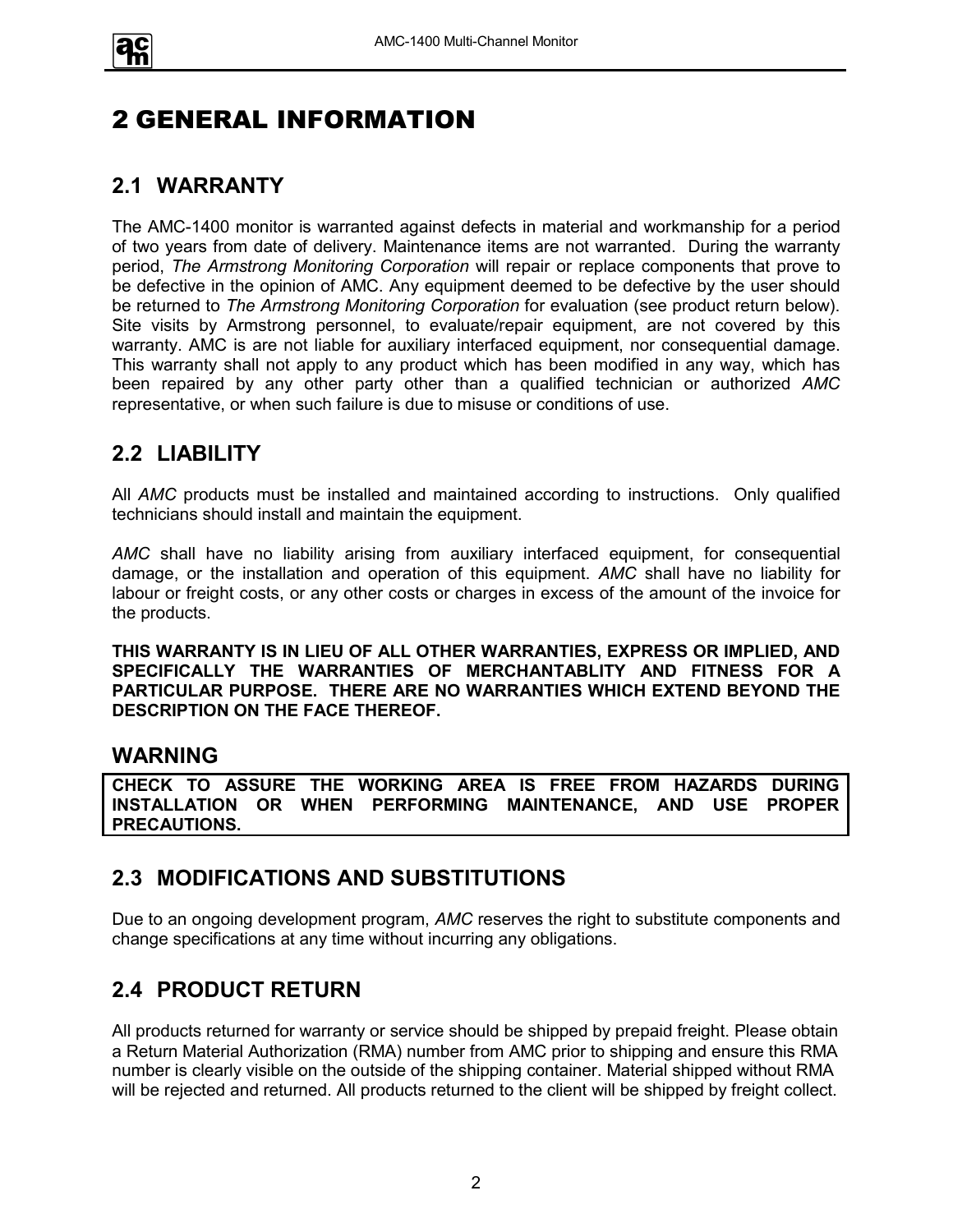

## **2.5 CONTACT INFORMATION**

For information please call 1-800-465-5777 or through contacts at www.armstrongmonitoring.com or through email directly at support@armstrongmonitoring.com.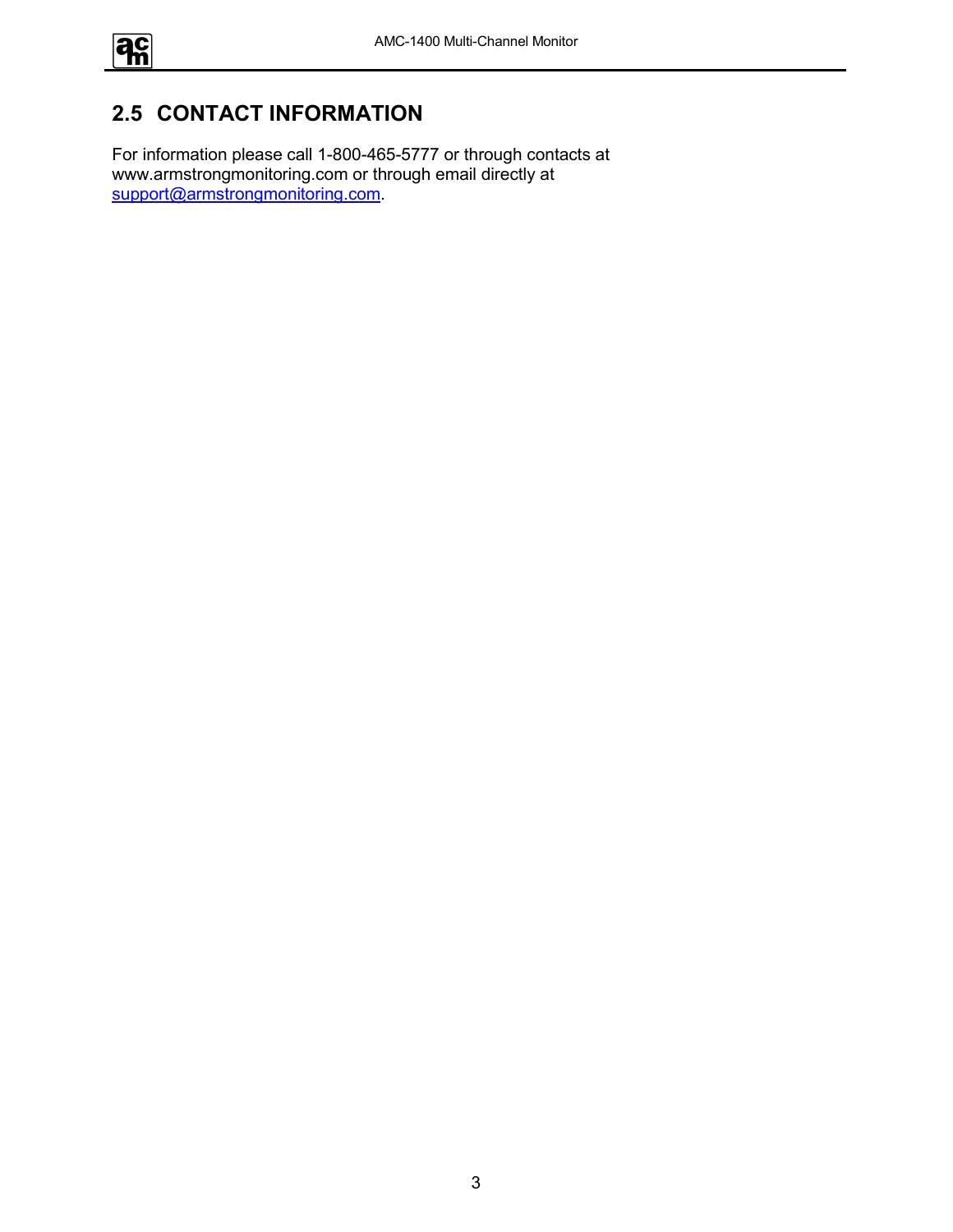

# 3 PRODUCT INFORMATION

|                            | 120VAC, 60Hz 100W                 |
|----------------------------|-----------------------------------|
| <b>Power Supply Output</b> | 24VDC 4.2A                        |
|                            | $-20^{\circ}$ C to $40^{\circ}$ C |
|                            | 20 to 80 %RH non<br>condensing    |

## **3.1 RELAY CONTACT INFORMATION**

|                        | Maximum Rated current                   |           |
|------------------------|-----------------------------------------|-----------|
|                        | Maximum Rated voltage<br><b>VDC/VAC</b> | 30/250    |
| 10A DPDT Relay Ratings | Relay contact rating                    | Resistive |
|                        | Breaking capacity DC: 30 VDC            |           |

|                       | Maximum Rated current            |           |
|-----------------------|----------------------------------|-----------|
|                       | Maximum Rated voltage<br>VDC/VAC | 24/250    |
| 6A SPDT Relay Ratings | Relay contact rating             | Resistive |
|                       | Breaking capacity DC: 24 VDC     |           |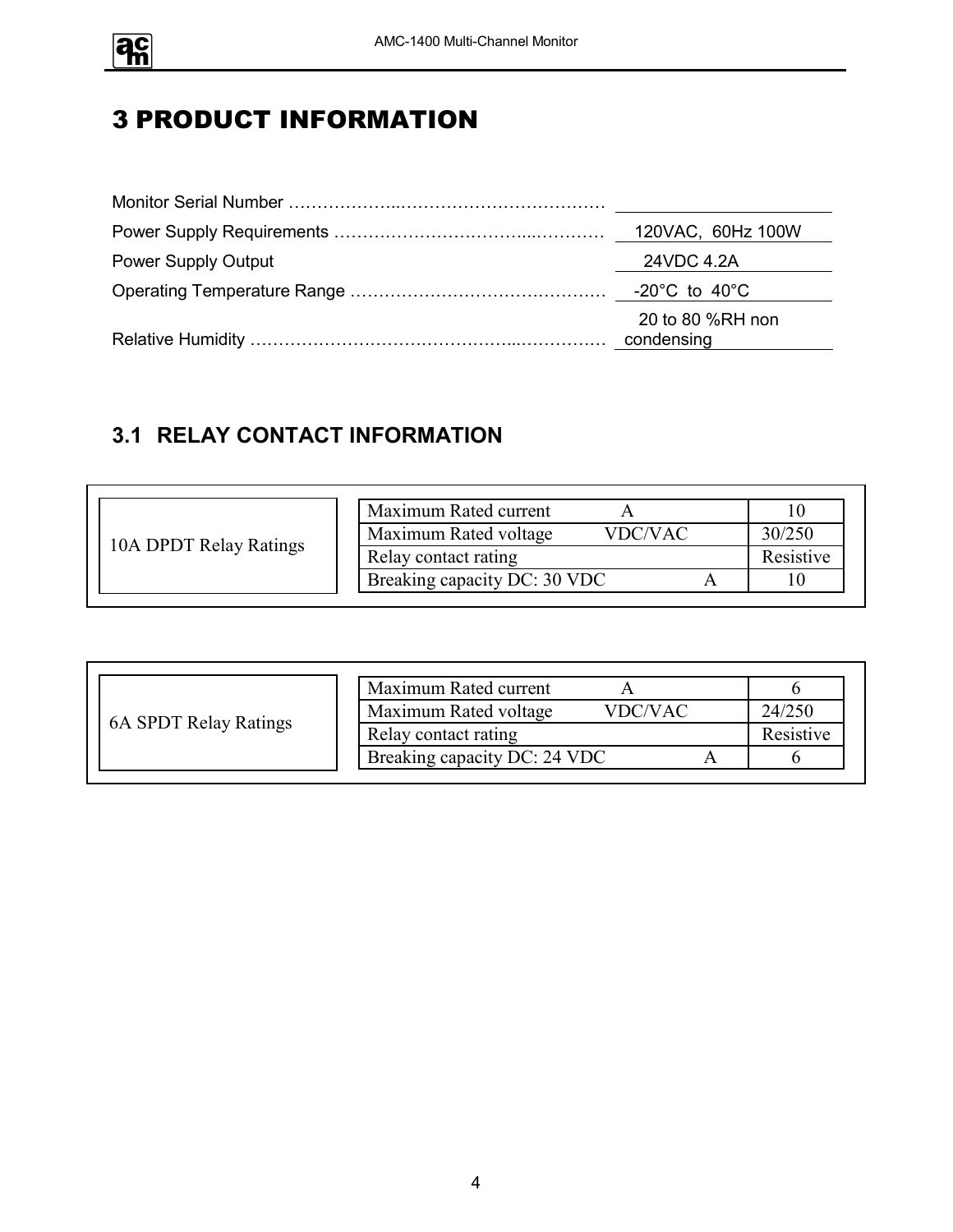

# 4 GENERAL DESCRIPTION

The AMC-1400 Multi-Channel monitor is a micro-controller based design, providing economical advanced control, display, and annunciation capabilities for up to four analog current-loop (4- 20mA) inputs. These inputs can consist of individual sensor channels connecting to 2 or 3 wire transmitters or alternatively, multiple sensor zones interconnected to multidrop sensor modules.

For individual sensor/transmitter channels, each system features continuous display of current information for up to four sensor channels including programmable labels, selectable range and engineering units. Up to three independently-adjustable alarm thresholds are provided for each 2 or 3 wire transmitter. Sensors are individually configurable to alarm on increasing levels, decreasing levels, or windowed operation (two level operation only), in addition to fail detection capabilities. Output relays are provided and easily configured to a variety of operating modes, including individual outputs for each alarm threshold and failure status for each transmitter sensor.

Inputs are continuously scanned and converted to a digital form using an analog multiplexer and analog-to-digital converter circuit. Each input channel level is regularly compared against preset alarm and fail thresholds. Sensor hysteresis and programmable alarm activation delays are provided. All sensor configuration data, including alarm thresholds and delay settings, are stored within non-volatile memory.

In the case of inputs set up as multidrop zones, two alarm thresholds are supported and output relays would be configured for each zone. The AMC-1400 supports AMC-1228s and AMC1222 Multidrop Sensor Modules. These modules need to be set to current mode to work with the AMC-1400 4-20mA inputs. Additional features include provision for an external audible alarm, an overall system fail relay and individual alarm status led(s).

Output relays are provided, to a maximum configuration of four relays per sensor channel. The total maximum number of relays is either 16 SPDT 6A or 8 DPDT 10A relays with the enclosure provided. These relays may be programmed to indicate individual alarm outputs for each threshold as well as failure, or may be programmed to provide combined alarm outputs or combined sensor modes for installations where cost reduction through a reduced relay count is required. A programmable minimum run timer and activation delay is available for each relay.

To provide maximum flexibility and economy, sensor inputs and output relay connections are made to the Input/Output terminals providing for a maximum of four inputs.

Indication of sensor and alarm status is provided using a vacuum-fluorescent (VFD) display. Review and modification of system configuration is performed using this display in conjunction with **Programming Keypad Pushbuttons** located inside the system enclosure or optional external keypad. **Operator Keypad Pushbuttons** are also provided for accessing operational functions. In addition to the VFD there are four alarm / fail status LEDs for each channel. These LEDs indicate the status of three alarms and fail.

An internal power supply provides power for the control electronics, gas sensors and alarm relay coils.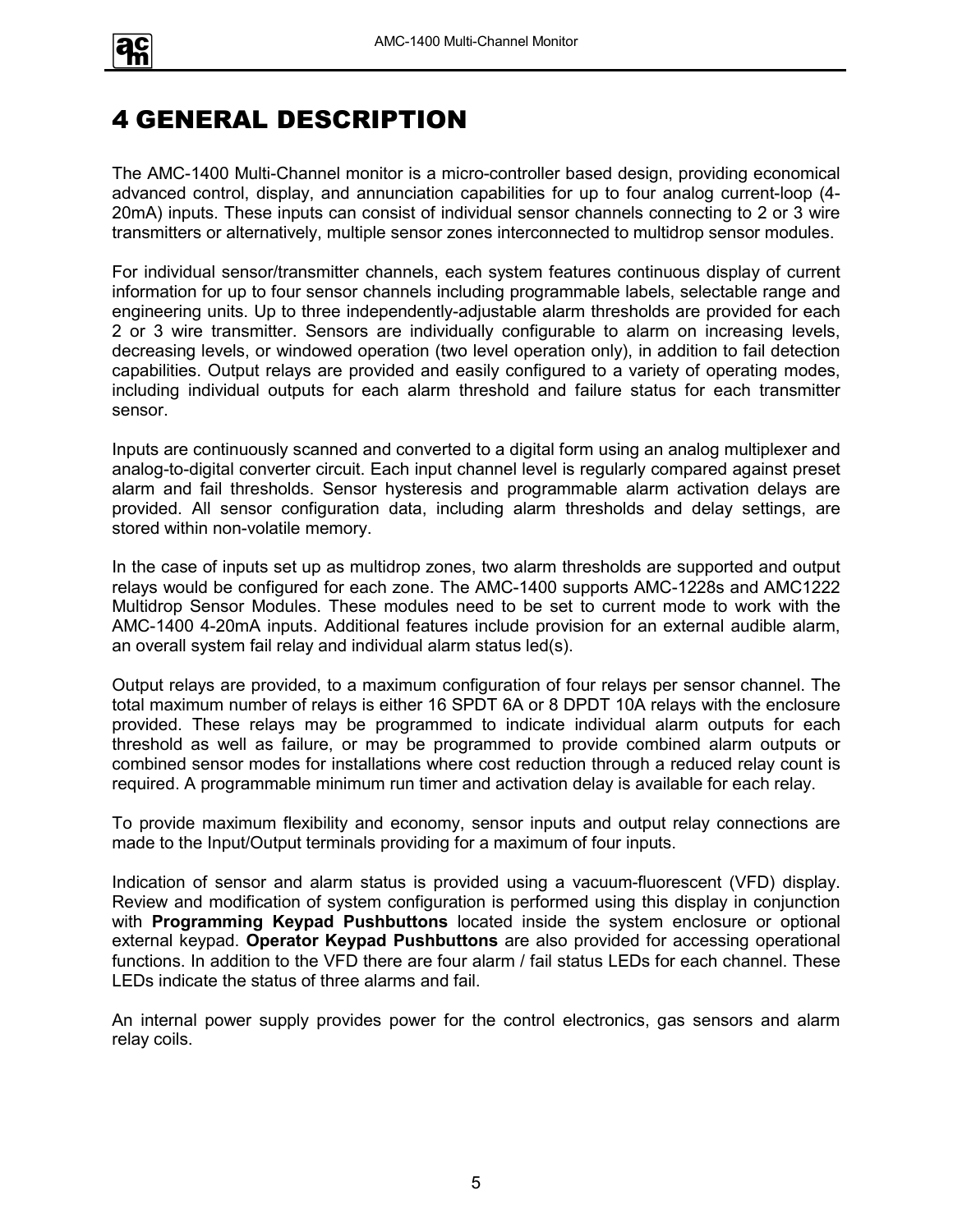



**FIGURE 1: Front Panel Layout.**

.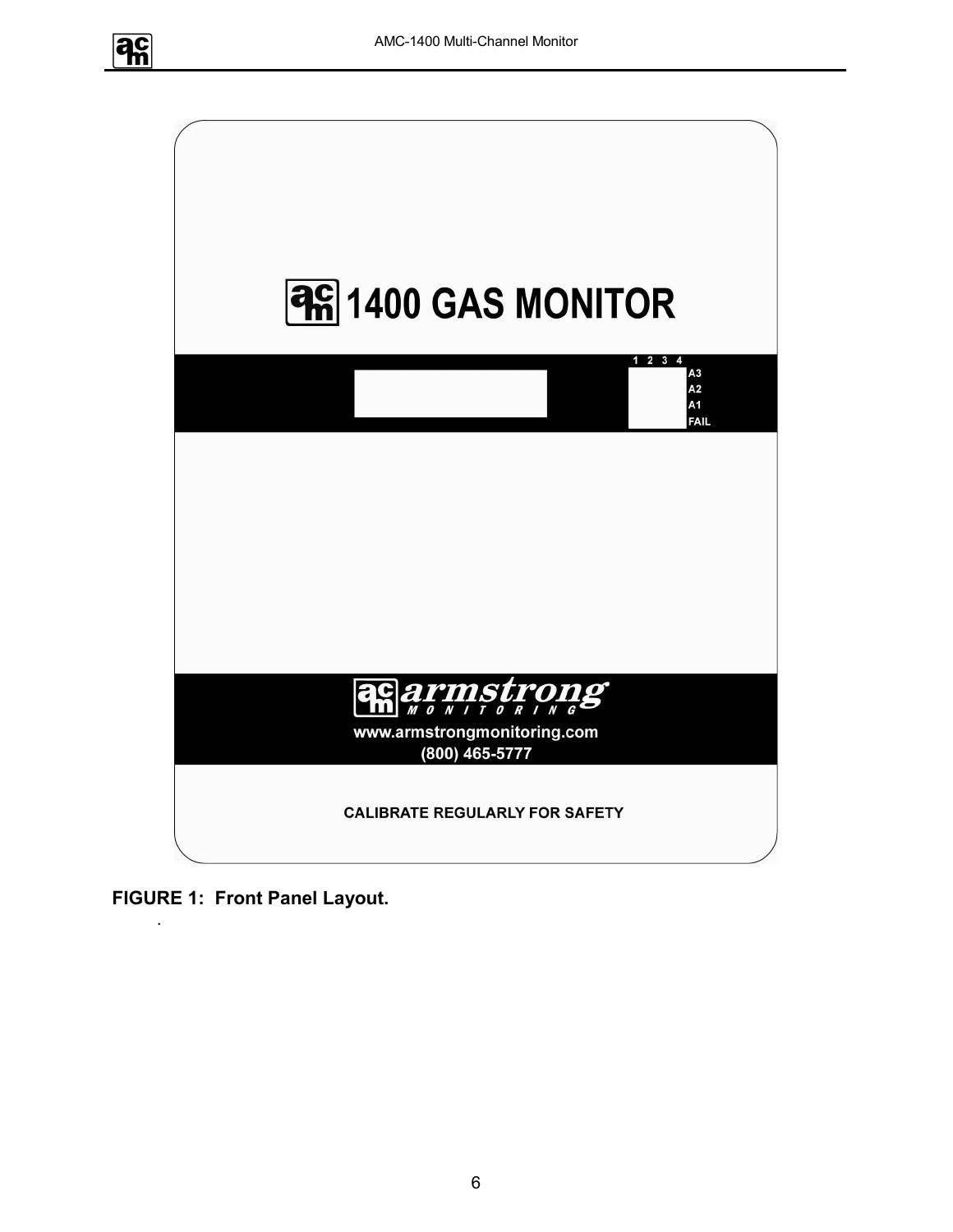



**FIGURE 2: Internal Layout Of Components.**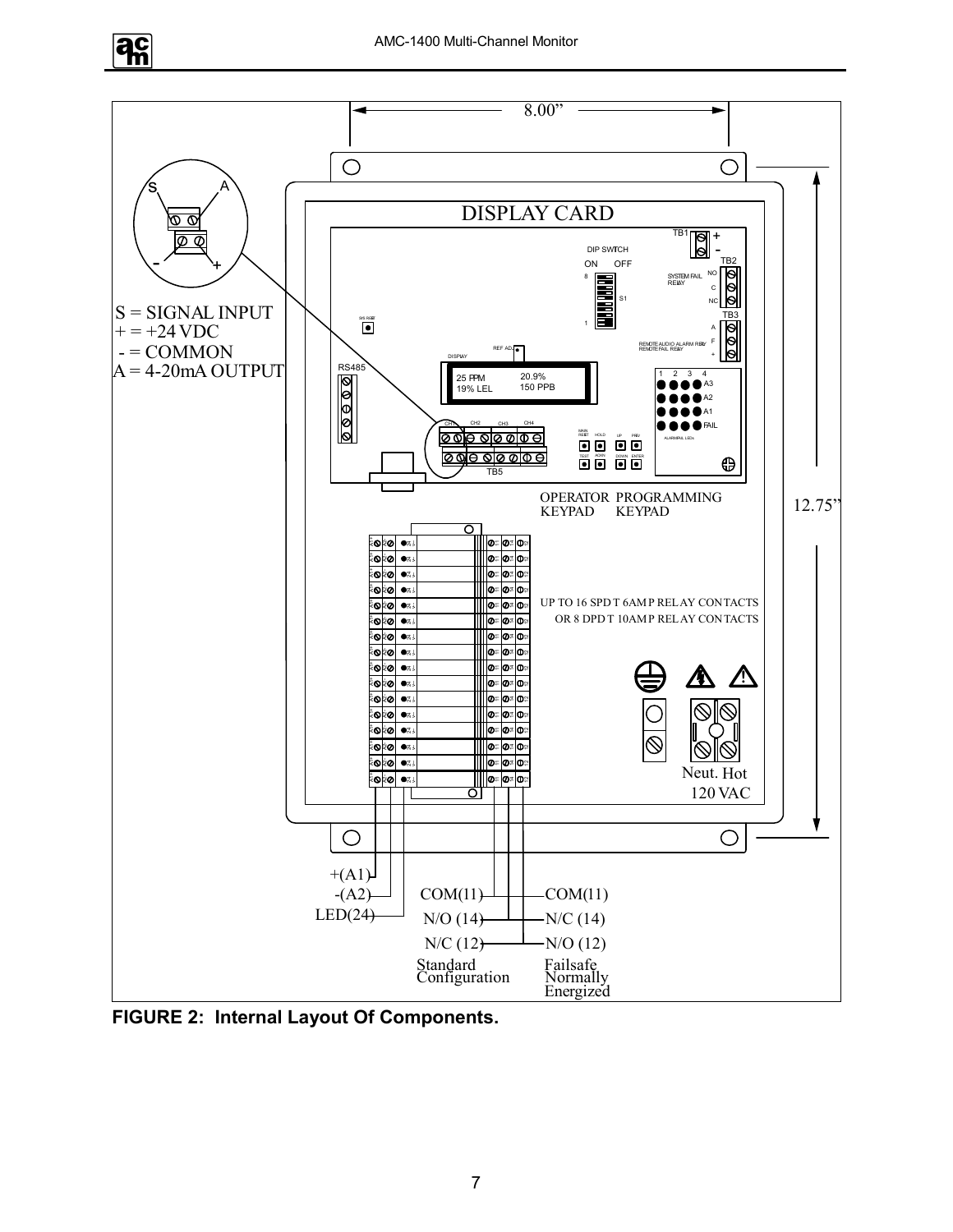

# 5 INSTALLATION

#### **5.1 LOCATION AND MOUNTING**

Care should be taken to securely fasten the AMC-1400 monitor unit on a solid, non-vibrating surface or structure at eye level. Mount the monitor in a NON-HAZARDOUS area where the unit can be observed periodically. (See Figure 2 for mounting hole locations.)

**NOTE: All cable entry MUST be through the BOTTOM of the monitor enclosure only. Other entry locations will allow foreign materials to enter the enclosure, possibly causing damage to internal components. Mounting hardware and conduit connections are NOT supplied.**

#### **5.2 CABLE SELECTION**

Connections from monitor to sensor/transmitter should be made using shielded, 2 or 3 conductor cable (depending on type of transmitter used). The multidrop sensor modules require shielded 3 conductor cable. For best signal transmission and maximum noise rejection, run cable through steel conduit (cable shield must be grounded at the monitor). The monitor's internal power supply provides 24VDC to power the transmitters. For basic selection of cable size and length (between monitor and sensor), refer to the cable selection chart in the appropriate transmitter or multidrop sensor module manual(s).

#### **5.3 WIRING OF THE MONITOR**

- Power Supply: The monitor contains a 120 VAC, 60 Hz internal power supply to satisfy the internal circuitry low voltage requirements. The power supply connections are made at the two position terminal block located inside the monitor. (See Figure 2)
- Relays: There are up to 16 SPDT or 8 DPDT relays provided which operate as programmed with alarms. For relay contact arrangement of both relay types see Figure 3 and Figure 4. The relay contacts are available for activating a remote alarm and/or blower motors (where moving parts are fully guarded), pumps or lighting circuits. Relays are rated as per section 3.1.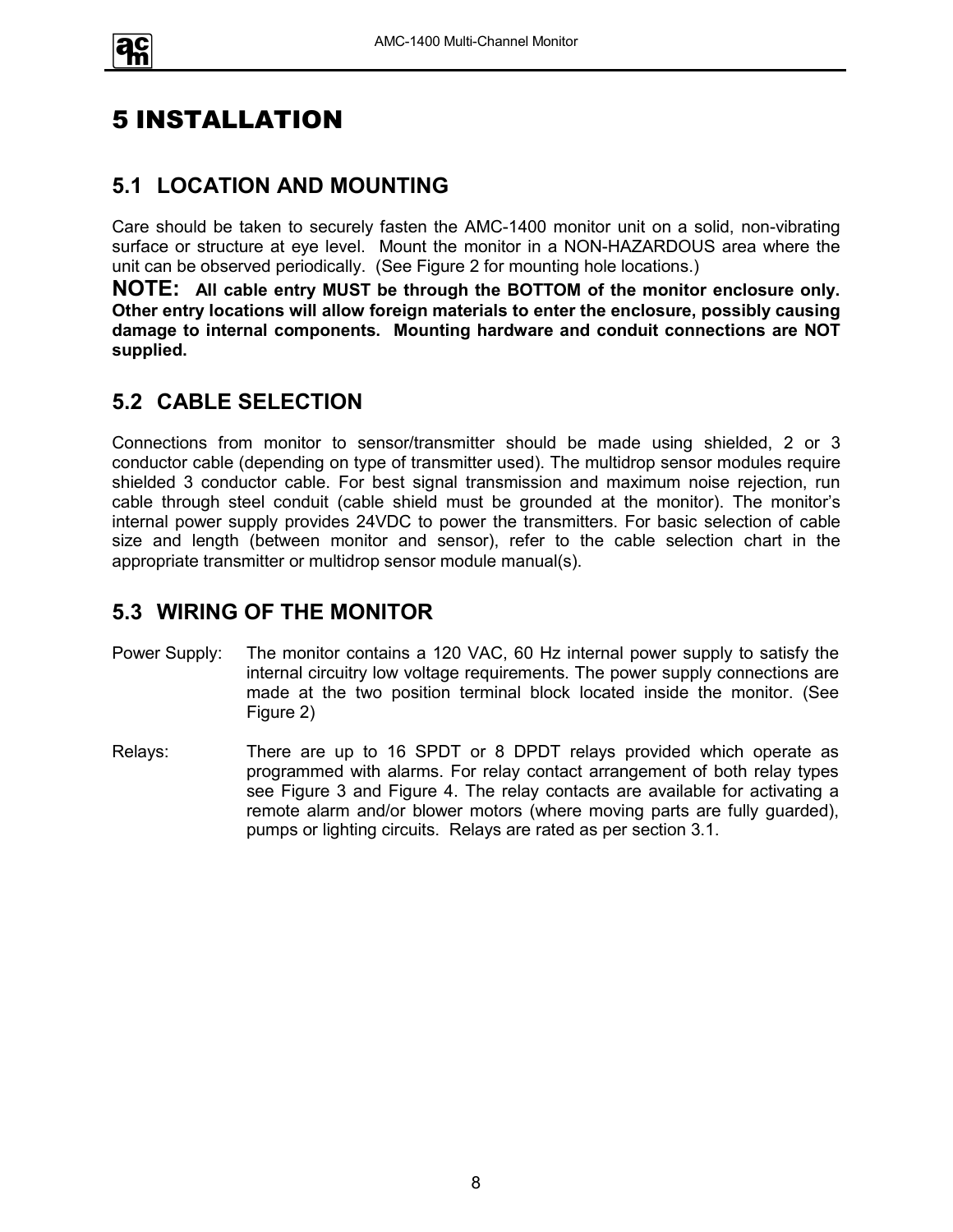





#### **FIGURE 4: Relay Terminals For 10A DPDT Relay**

**Inputs:** Each sensor/transmitter connects to a set of terminals (-,S,+) on terminal block TB5 located on the mother board. Wiring detail for 2 and 3 wire types shown in Figure 5A. For multidrop sensor modules see Fig 5B. See specific sensor/transmitter or multidrop sensor manual.

**Analog Output:** A 4-20 mA analog output is provided from each channel with a 4-20 mA sensor input. This output tracks the input signal to allow connection or an external recording or monitoring device. Since analog "-"is common between channels, either a differential or single ended interconnected device can be used. Maximum load for this signal is 250 Ohms. See Figure 2 for connections. Note these outputs are not used when multidrop inputs are used.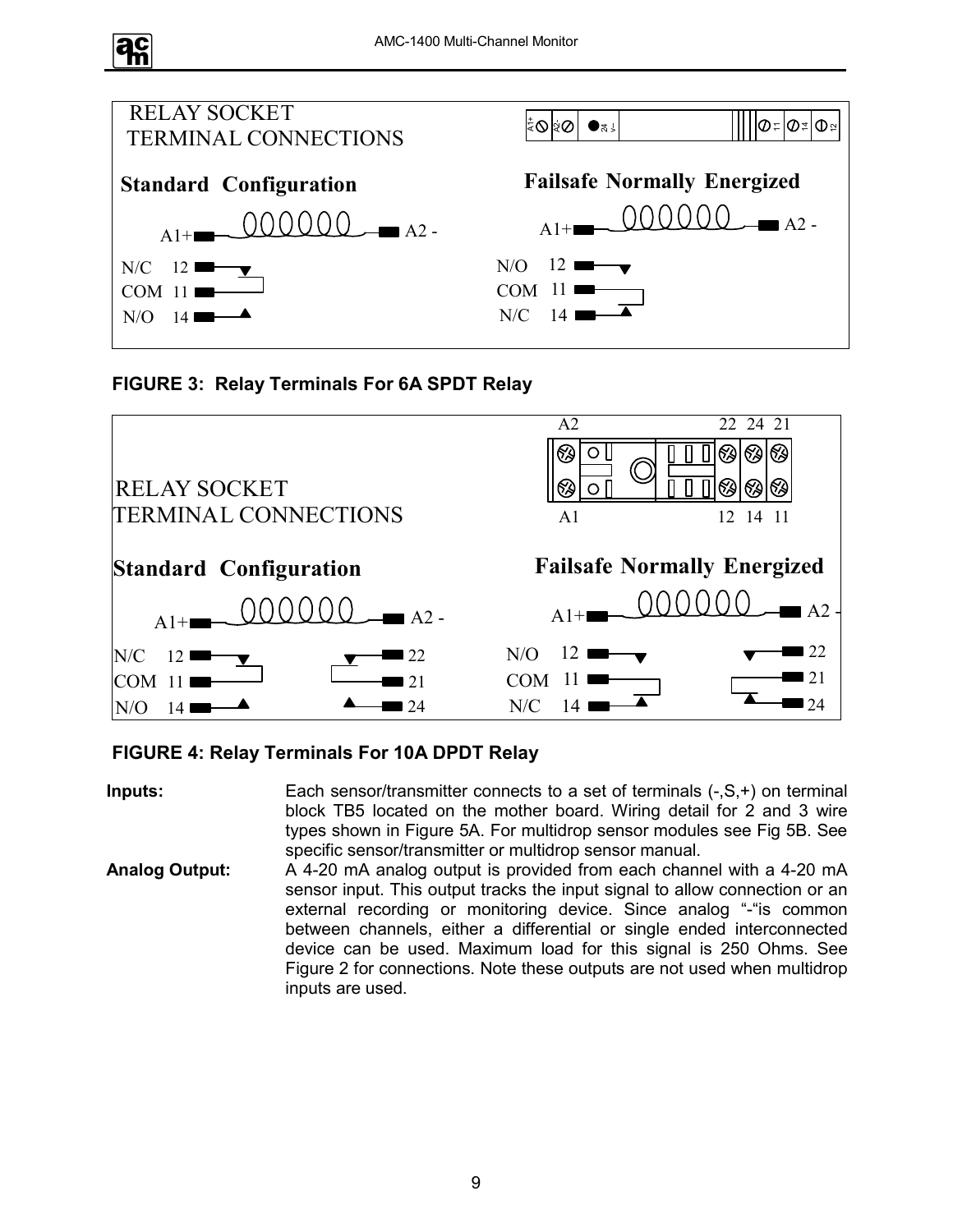$\overline{a}$ 



**FIGURE 5A: Sensor/Transmitter Terminal Block Connections.**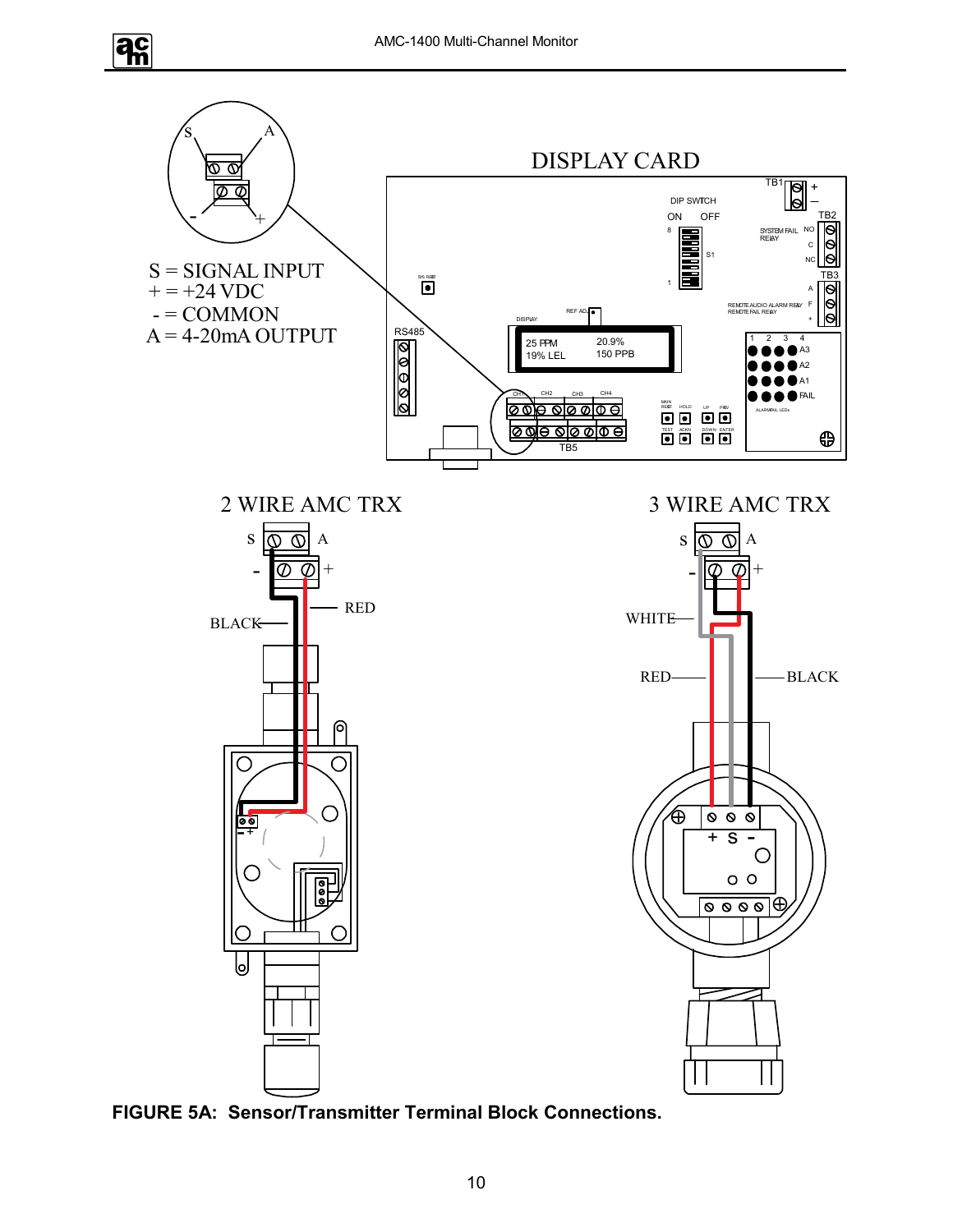



**FIGURE 5B: Multidrop Sensor Module Terminal Block Connections**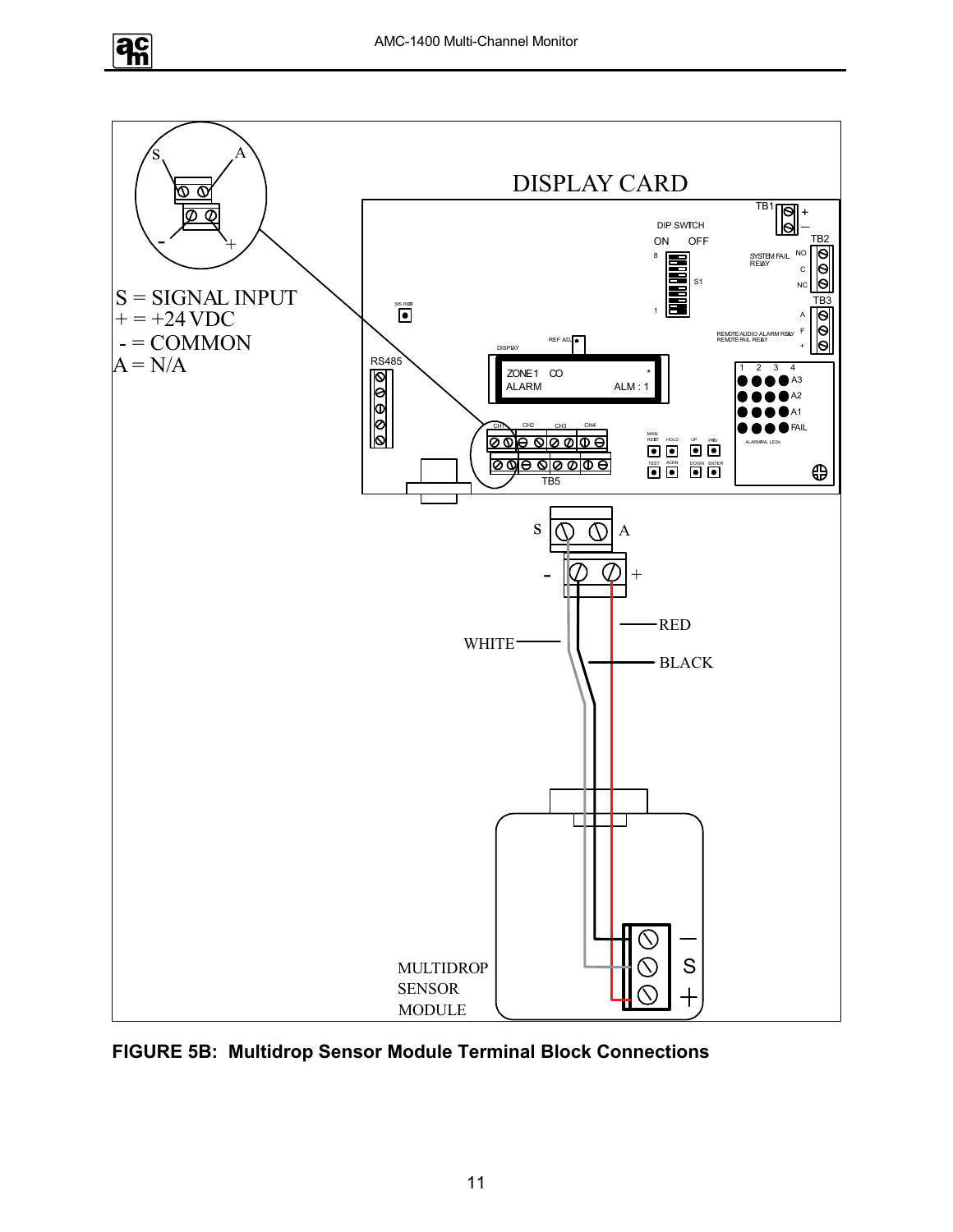

# 6 OPERATION AND FEATURES

## **6.1 POWER-ON SELF TEST (POST)**

The micro-controller provides read/write power-up testing of all RAM memory, checksum verification of the program code, and database integrity checking of the stored configuration data. Detected failures cause the common fail relay to remain de-energized, the audio alarm to remain active, and an error message on the operator display.

On power-up, after the initial POST has been completed, the display shall present a title page identifying the product, manufacturer and software revision. After approximately three seconds, assuming that no errors were encountered, the display shall immediately enter the programmed display mode. (See Figure 6)

RMSTRONG MONITORING 1400 VER X.XX

**FIGURE 6: Power-On Display**

The program then executes a continuous loop, in which each defined sensor input is sequentially scanned, alarm thresholds determined, pushbuttons scanned, outputs set as required, and the display updated.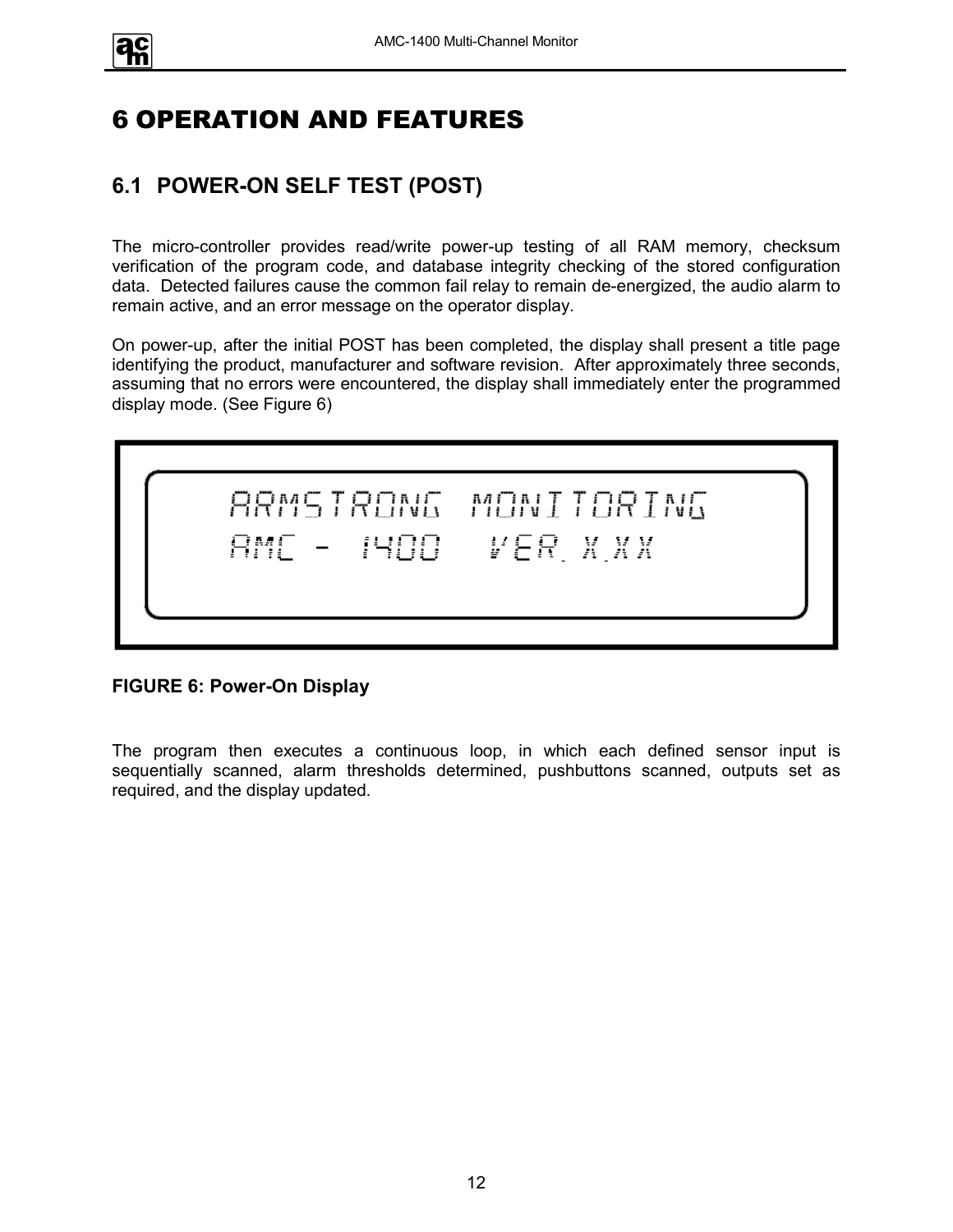#### **6.2 DISPLAY**

Display of alarm and failure conditions is provided using a VFD display. This display is mounted behind the front panel of the enclosure, and is visible through a transparent window. This arrangement provides physical protection for the display, while allowing the display to be viewed when the front panel is opened for setup or maintenance.

The display may be programmed to operate in one of these modes:

Display Alarm Mode

Simultaneous Display Mode

Display New Alarms Only Mode

Display All Data Mode

#### **6.2.1 DISPLAY ALARM MODE:**

Only the inputs in an alarm or failed state will be displayed. (See Figure 7A/B) Inputs are identified on display as sensor 1, 2, 3, and 4.



**FIGURE 7A: Display Alarm Mode with 4-20 Transmitter**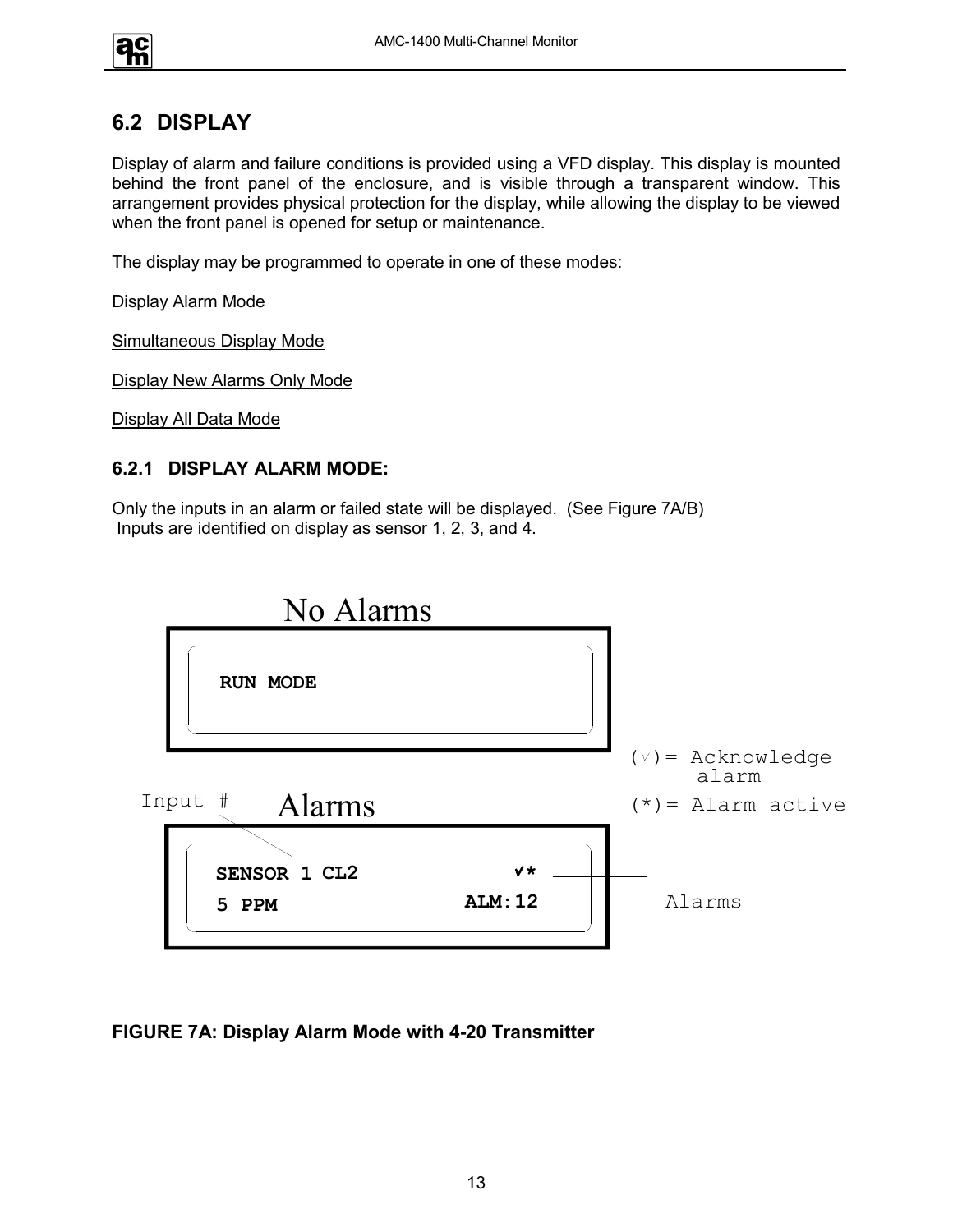



#### **FIGURE 7B: Display Alarm Mode with Multidrops**

#### **6.2.2 SIMULTANEOUS DISPLAY MODE:**

All channels will be displayed with 2 flash cycles. If the hold button is pressed while in simultaneous mode the unit will switch to Display All Data mode and will continue to cycle through channels each time the hold button is pressed. (See Figure 8A/B)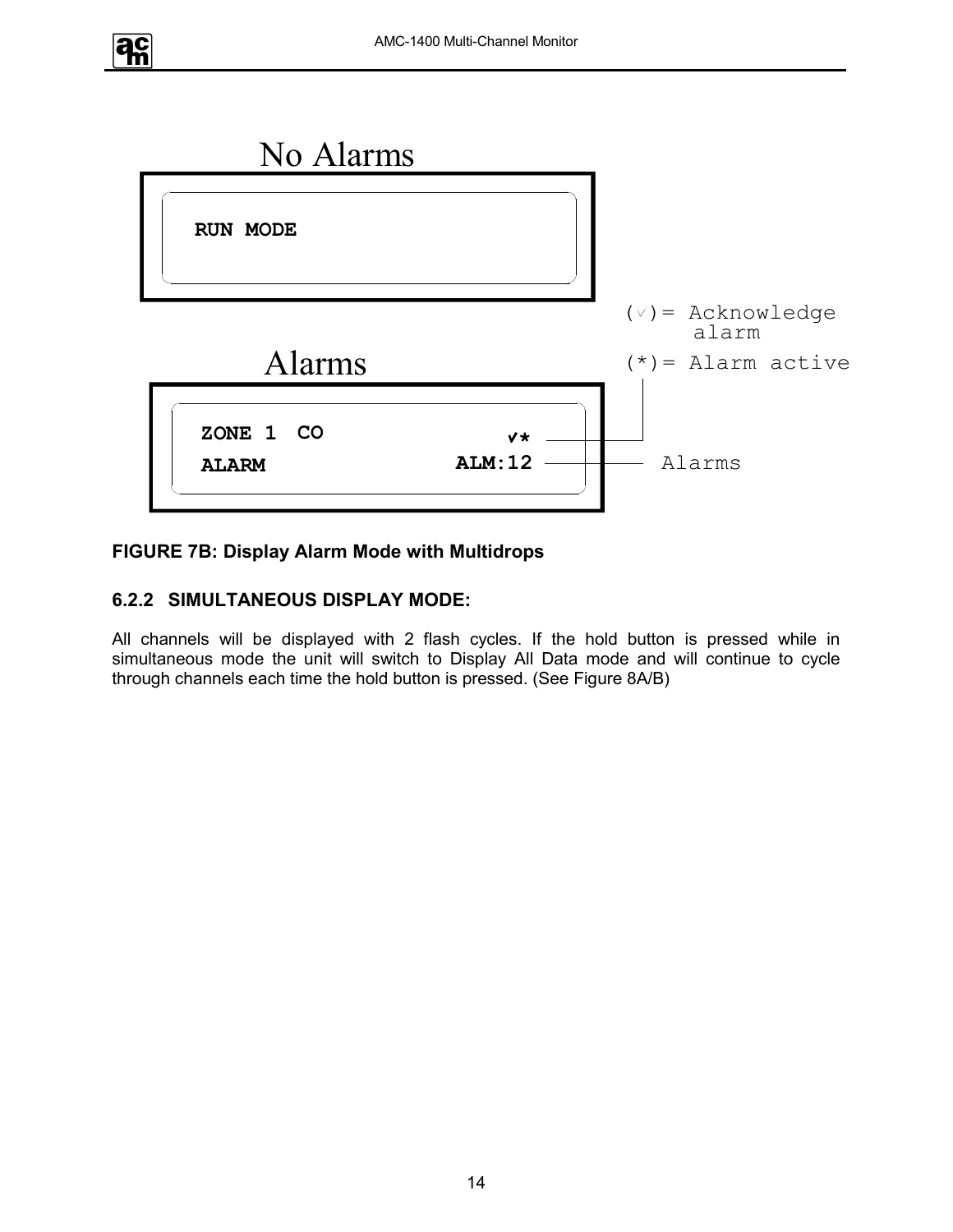



# FLASH 2 : CONCENTRATION

|  | 5.2 PPM | 50 PPM |
|--|---------|--------|
|  | 18 PPM  | 8 PPM  |
|  |         |        |

**FIGURE 8A: Simultaneous Display Mode with 4-20mA Transmitters**

# FLASH 1: GAS TYPE

| 1: CO/NO | 3:NO2 |
|----------|-------|
| 2:CO     | 4:NO2 |

# FLASH 2 : CONCENTRATION

**NORMAL NORMAL NORMAL FAIL**

**FIGURE 8B: Simultaneous Display Mode with Multidrops**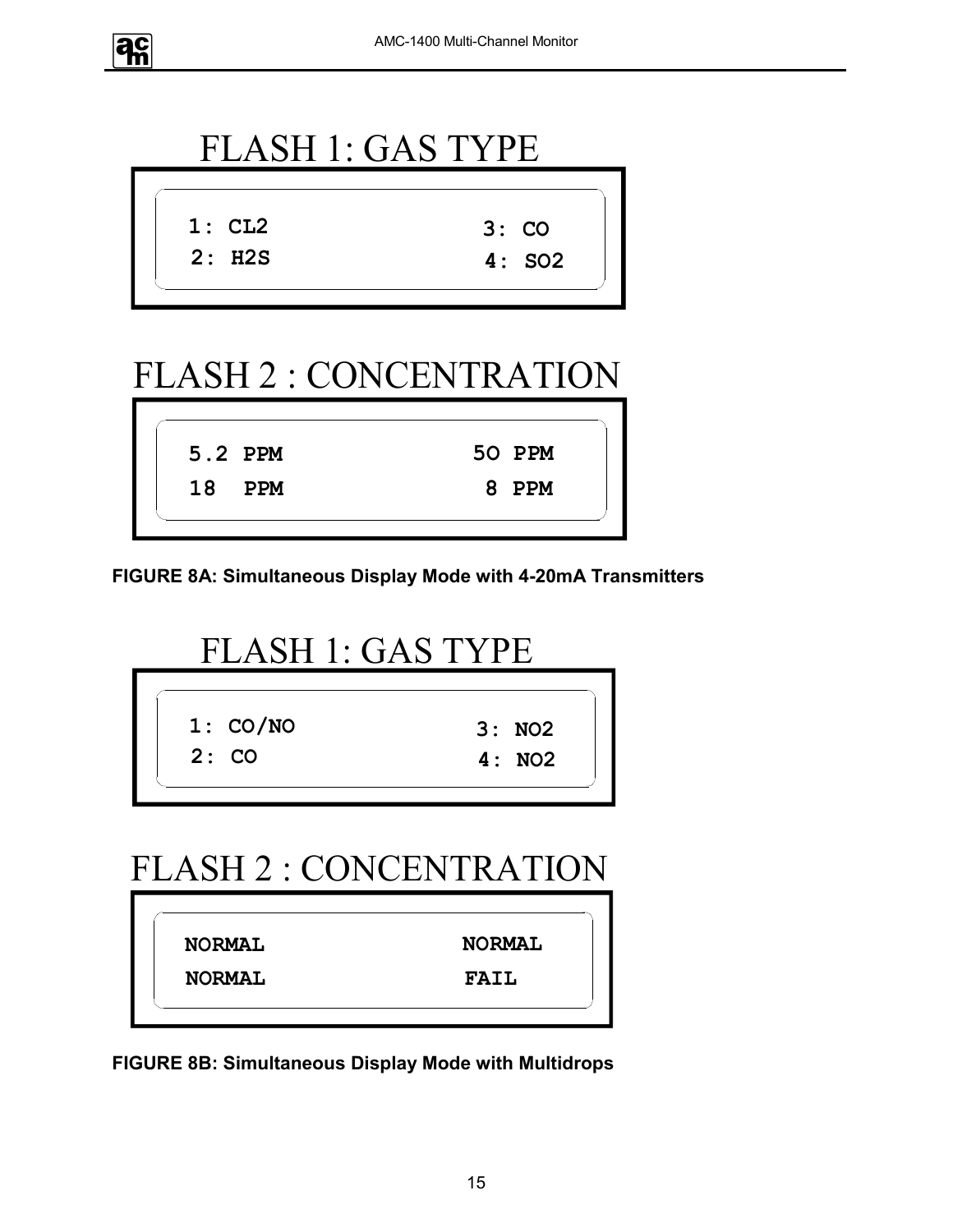#### **6.2.3 DISPLAY NEW ALARMS ONLY MODE:**

Only unacknowledged alarms will be displayed. (See Figure 9A/B)



# Alarms



**FIGURE 9A: Display New Alarms with 4-20mA Transmitters**



# Alarms

**ZONE 1 ALARM CO**

**FIGURE 9B: Display New Alarms Only with Multidrops**

**ALM:**1

\*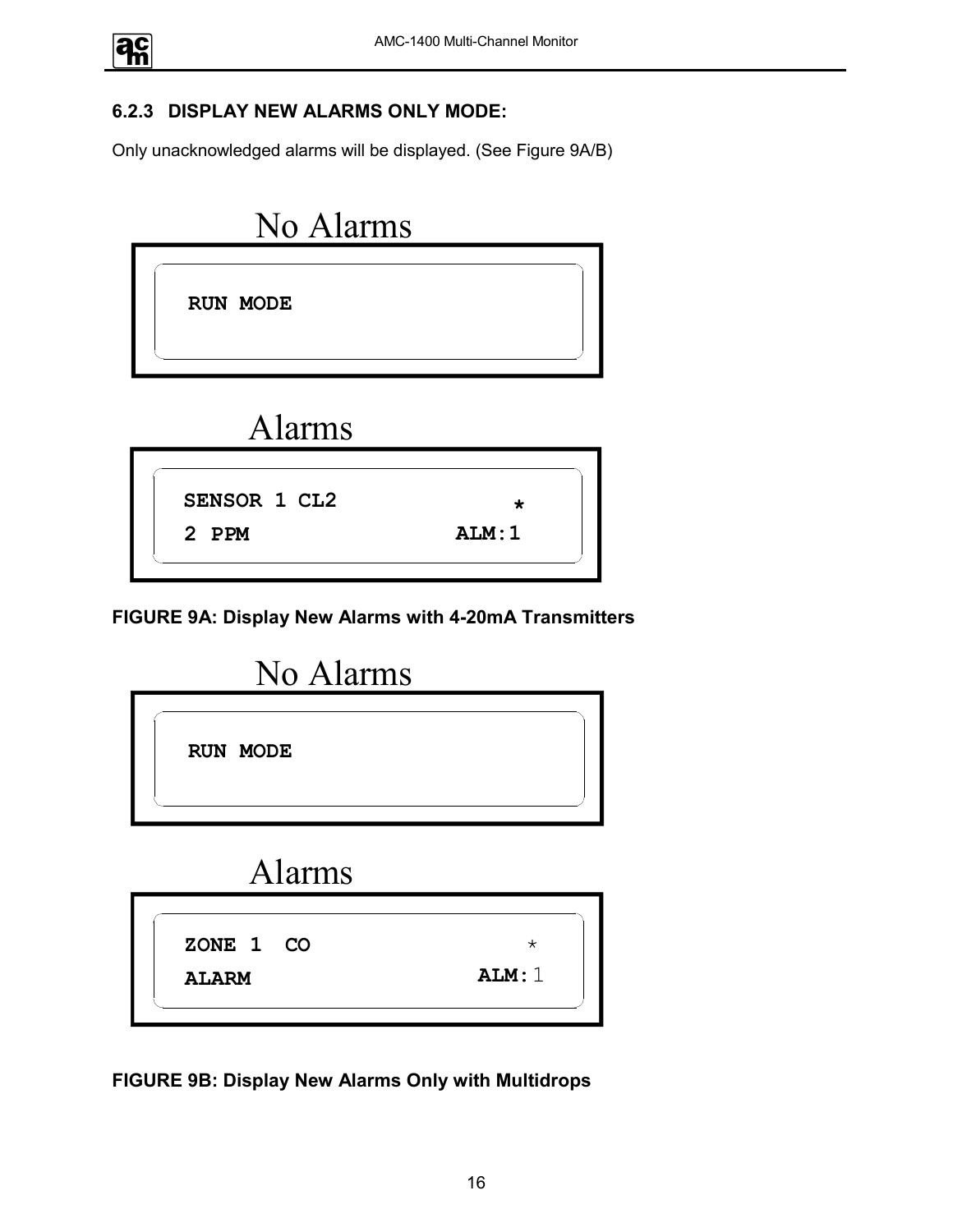#### **6.2.4 DISPLAY ALL DATA MODE:**

The display will continuously cycle through all defined inputs, showing the sensor number, gas label, current concentration (engineering units or bar graph display) and any alarm conditions active for each sensor. (See Figure 10A/B)



#### **FIGURE 10A: Display All Data Mode with 4-20mA Transmitters**



#### **FIGURE 10B: Display All Data with Multidrops**

#### **6.3 FEATURES**

Inputs: Analog 4-20mA sensor/transmitters are supported, where 4mA represents a gas concentration of zero, and 20 mA represents a programmable full scale concentration. Either 2 or 3 wire transmitter types can be connected. Also multidrop sensor modules are supported where 4mA represents no Alarm, 8 mA represents a low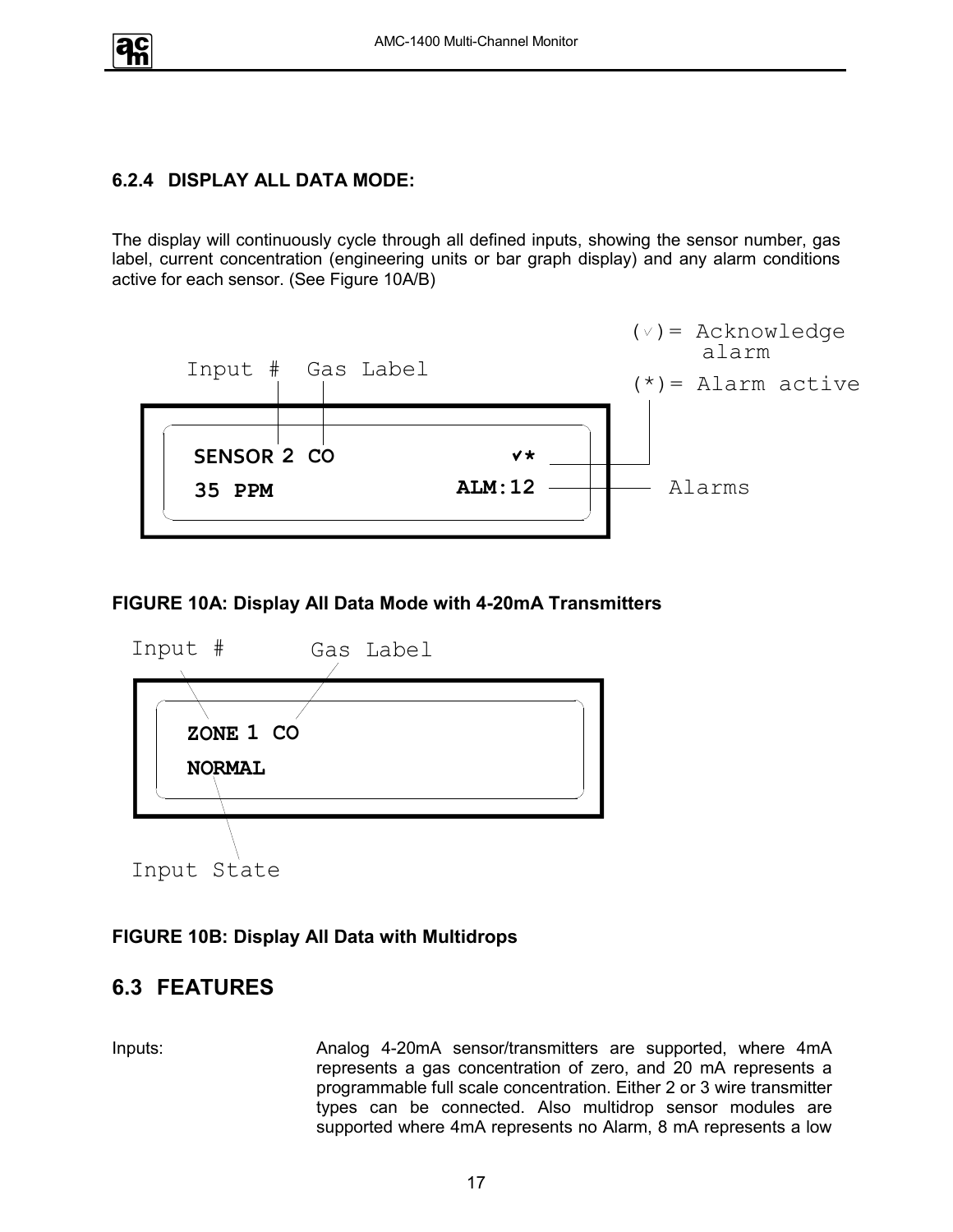

alarm and 12mA represents a high alarm. Inputs are identified on display and AMC Manager as sensor 1, 2, 3, and 4.

Gas Label: A gas label may be selected for each input, chosen from a preprogrammed list of gas types or 9 user configurable labels. For ease of configuration, selection of a gas label automatically sets various associated input parameters to a default value. For multidrop zones where both CO multidrop sensor modules and N02 multidrop sensor modules are used a user configurable label is required.

Displayed units: Engineering units for display of gas concentration may be selected individually for each sensor/transmitter. Available selections are: PPM (parts-per-million), PPB (parts-per-billion), %LEL, and %VOL. Multidrop sensor modules use EXT-I.

- Full scale (span): The full-scale sensor level (input of 20 mA) may be individually programmed for each sensor/transmitter, in step sizes appropriate to the displayed units. For example a typical CO sensor has a range of 0-100PPM so the full scale sensor level is 100 PPM. For multidrop sensor modules an attached configuration sheet displays the PPM value for the low and high alarm conditions.
- Zero buffering: To reduce false readings based on external noise and zero-level sensor drift, a zero-buffering feature is provided. A system wide value within the range of 0 to 5% of full scale may be set in 0.1% increments. Any sensor value within this range will be interpreted and displayed as zero level. This feature may be quickly disabled using a DIP switch 3 during sensor calibration checks. This feature does not apply to multidrop sensor modules.
- Alarm detection: Alarm detection for each input dedicated to a sensor /transmitter may be individually programmed to operate in one of four modes: alarms disabled, alarm thresholds on increasing concentration, alarm thresholds on decreasing concentration, and windowed alarm (high/low) operation. For the multidrop sensor modules that support CO and NO2 only alarms disabled and increasing concentration apply.

Up to three alarm thresholds may be configured for each sensor/transmitter input (two thresholds for windowed operation). Each alarm threshold is individually adjustable in increments of % full scale.

Maximum time to scan inputs, determine alarms and fail conditions, and annunciate such conditions using the relay outputs shall not exceed two seconds.

An adjustable hysteresis value is applied to alarm detection for sensor transmitters. This hysteresis is provided to prevent multiple alarms and relay oscillation should an input level remain near the threshold setting. The hysteresis level is adjustable from 0 to 5% of full scale in 0.1% increments at the system level for all inputs simultaneously.

Failure detection: Failure detection for each sensor/transmitter is provided. The failure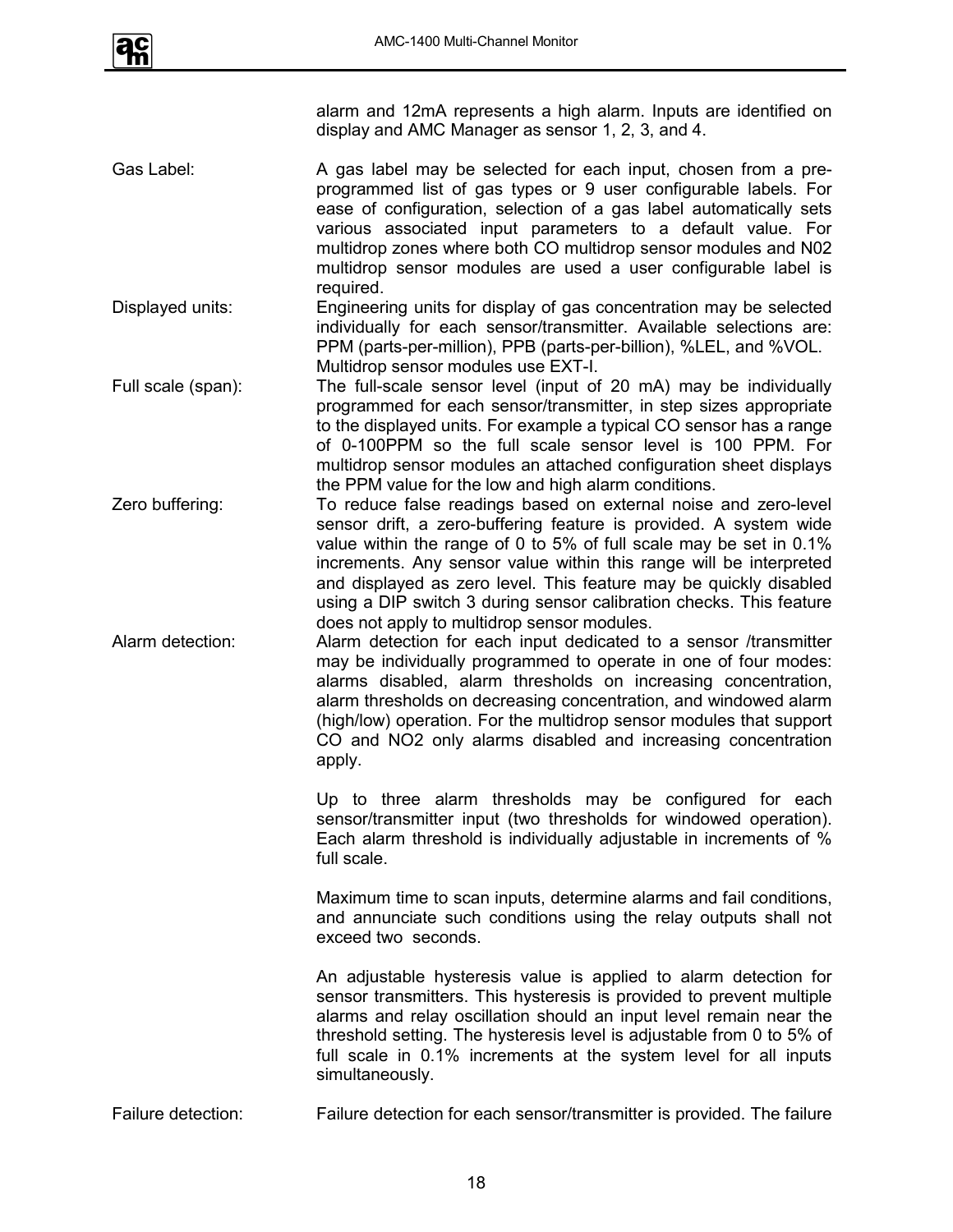

threshold for each input may be individually programmed within 0.2 – 2.0 mA, in steps of 0.1 mA. Failure detection may also be disabled for individual sensor channels. For setup convenience, a default fail threshold may be globally set. No hysteresis is provided on failure detection. Unit will display as shown in Figure 11. Multidrop sensor modules should be set to 2mA.

|       | No Fail                 |
|-------|-------------------------|
|       | <b>RUN MODE</b>         |
|       | Fail 4-20mA Transmitter |
| FATT. | <b>SENSOR 2 CH4</b>     |

Fail Multidrop



#### **FIGURE 11: Failure Detection**

The failure condition for each input may be assigned to any relay output, and may also be combined with alarm outputs. In addition, any input in a failed state will cause the common fail relay output to become de-energized. Failure detection is disabled for undefined inputs.

- Alarm activation delay: An individually adjustable alarm activation delay is available for each alarm threshold for each input (excluding failure alarms), in increments of 1 minute, up to a maximum of 60 minutes. In addition, a common, adjustable power-up delay, programmable from 0 to 999 seconds, is provided on all alarm and failure indications.
- Output relays: External indication of alarms is made available through the use of output relays. Each relay may be assigned to energize or deenergize on detection of one or more alarms and/or fail conditions. Additionally, a count value may be programmed, such that a minimum number of alarm conditions must be present before the relay is energized (voting logic).

Several types of relays may be provided, depending on the application. The standard relay type is a single-pole, Form C relay (SPDT), capable of switching up to 6A at 250VAC. Option available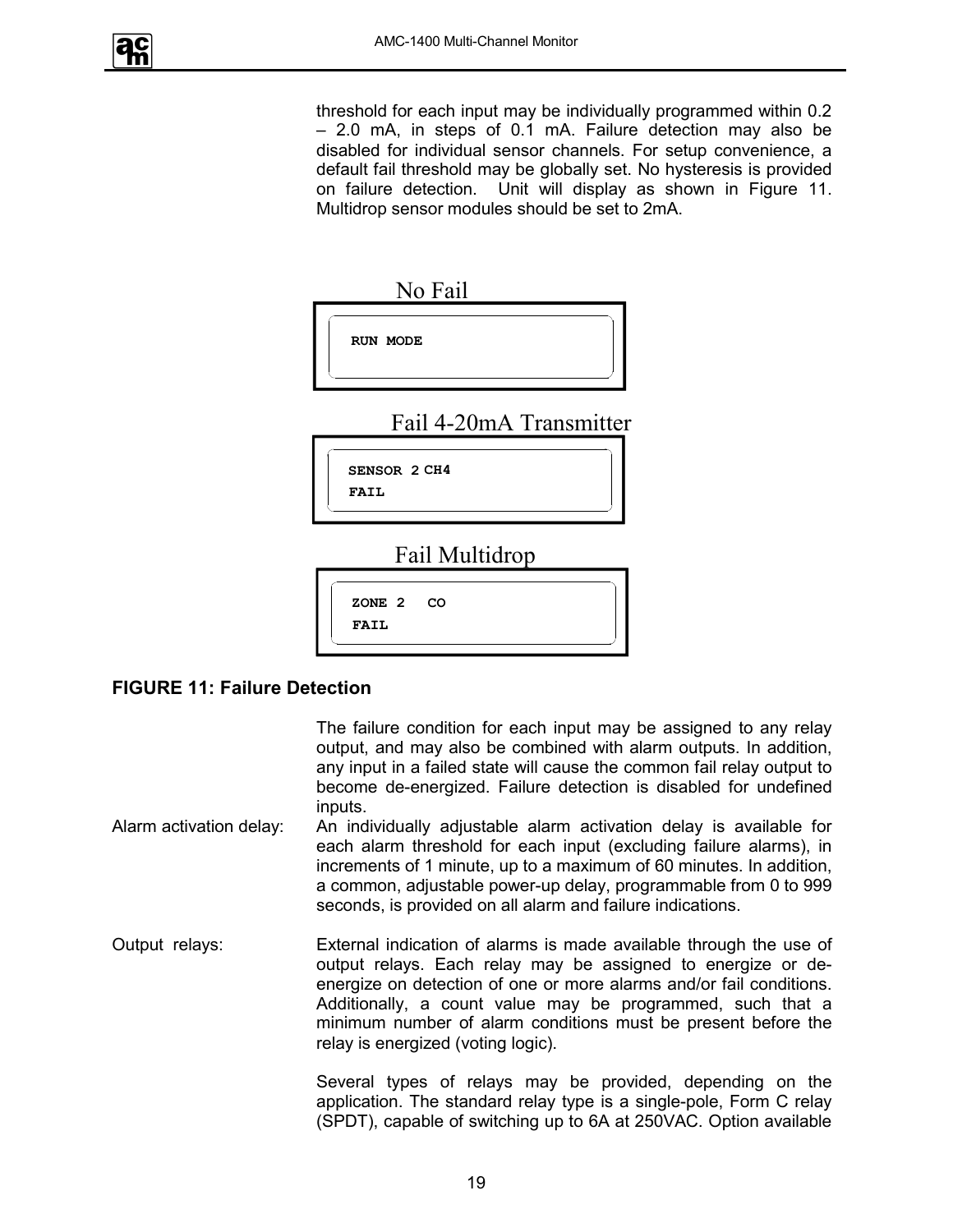

for 10A 250 VAC DPDT relay. Relay drivers (coil drive circuitry) are provided to drive a maximum of 16 relays. Relay numbering starts at 1, corresponding to the first relay within the group connected to the Display Card. An LED on each (SPDT) 6 AMP relay indicates when coil is energized.

- Minimum run time: An individually adjustable minimum run (activation) time is available for each relay output, in increments of 1 minute, up to a maximum of 60 minutes.
- Latching relay operation: Each relay may be programmed to reset automatically after the corresponding alarm condition has been cleared (and the minimum run timer has expired, if enabled), or to be maintained in the alarm state until manually reset.
- Audible alarm: An internal audible alarm is provided. An output for activation of a remote audible alarm and/or relay is also provided. This alarm/relay may be programmed to energize on all detected alarms and failures, alarms only, or high alarms only (including outside of the preset window for windowed alarms). The audible alarm may also be disabled by means of a DIP-switch 1. Alarm activation is affected by any programmed alarm activation delays, but not by relay minimum run time.
- System fail relay: A normally-energized fail relay output is provided, which will become de-energized on power failure, microcontroller failure, or failure of any defined input. This output is not subject to alarm activation delays or minimum run times. A power or controller failure will result in de-energizing of this fail relay output. An intermittent (power) failure resulting in a system reset will result in a momentary failure indication. This relay will be held in the non-failed state during the subsequent power-up delay. This relay will be held in the failed state while CAL Mode is selected
- LED status board: Each input has four status LED's, one for each threshold and one for fail. The LED's are located on a mezzanine board that plugs into the Display Card. If an alarm is present the corresponding LED will start to flash until the alarm is acknowledged or until the alarm condition has cleared. Multidrop sensor modules will only support two thresholds and Fail.

#### **6.4 OPERATOR INTERFACE**

Keypads: The mother board contains a pair of four button keypads. (Refer to Figure 12) The Operator Keypad provides function keys main reset, hold, test and acknowledge. The Programming Keypad provides a security protected interface for reviewing and modifying program parameters.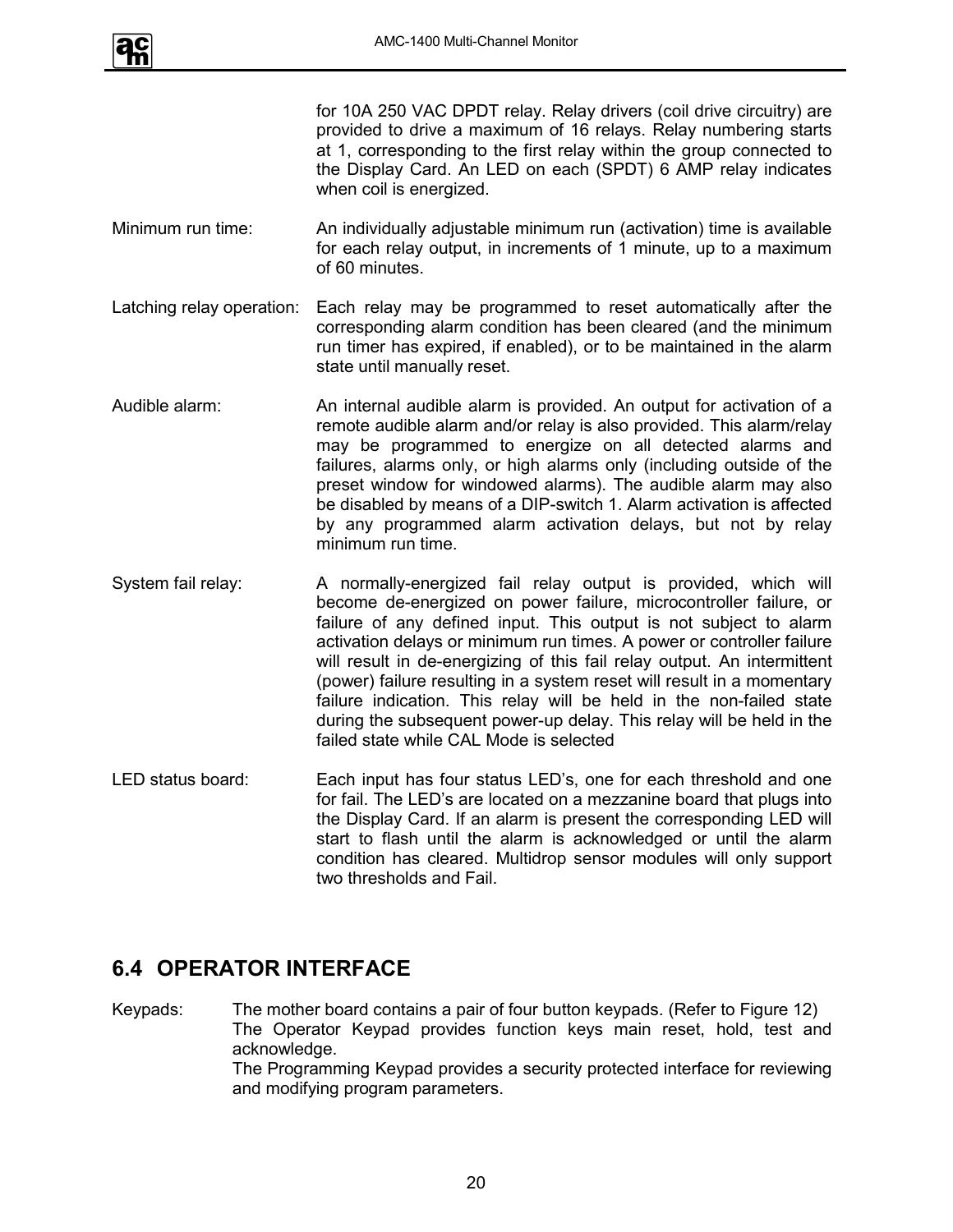

 $\overline{TB1}$ 

+

ा



#### **FIGURE 12: Operator Interface**

**ac** 

#### **6.4.1 OPERATOR KEYPAD**

| <b>ACKNOWLEDGE Pushbutton:</b> | When pressed, this pushbutton shall silence the audible alarm<br>indication resulting from all active alarms for an individual,<br>adjustable, preset length of time within the range of 0 to 60<br>minutes or infinite. Setting the value to "0" shall disable the<br>acknowledge feature. |
|--------------------------------|---------------------------------------------------------------------------------------------------------------------------------------------------------------------------------------------------------------------------------------------------------------------------------------------|
|                                | It is possible to configure this pushbutton to also reset all<br>associated relay output indications, subject to defined<br>minimum run times for each relay.                                                                                                                               |
|                                | In this way, an additional or recurring sensor alarm condition<br>shall again cause an alarm/fail indication.                                                                                                                                                                               |
|                                | Pressing the acknowledge pushbutton in response to new or<br>recurring alarm conditions shall reset the acknowledge timer<br>preset time, including conditions previously<br>the<br>to<br>acknowledged.                                                                                     |
|                                | Failure indications cannot be acknowledged, except to reset<br>the system fail relay.                                                                                                                                                                                                       |
| <b>TEST Pushbutton:</b>        | A test pushbutton is provided, which, while pressed, shall<br>cause continuous activation of all relay outputs (energized or<br>de-energized, depending on configuration), activation of the                                                                                                |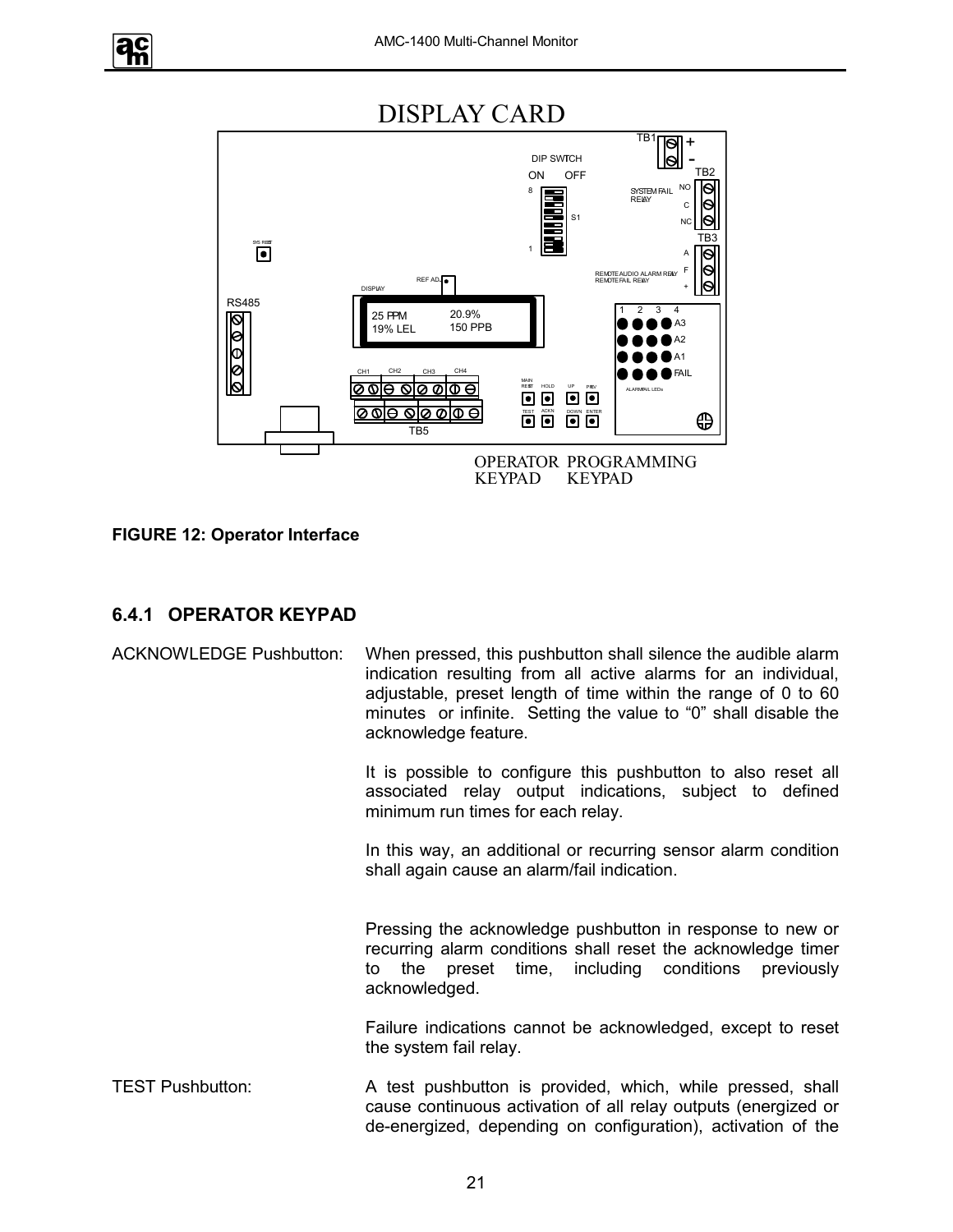

system fail relay output (to the de-energized state), and continuous activation of the audio alarm (if enabled). Input processing and updating of internal status and timers shall continue. When released, all outputs shall return to normal operation.

- HOLD Pushbutton: A hold pushbutton is provided, which, while pressed during normal operation, shall freeze the display on the currently displayed input until released. Upon release, the display shall immediately advance to the next input (depending on the display mode selected), allowing the HOLD pushbutton to be used to quickly step through multiple inputs.
- RESET Pushbutton: When pressed, this resets any latching relays, providing the alarm condition has subsided.

#### **6.4.2 PROGRAMMING KEYPAD**

System setup, configuration and maintenance are performed using the VFD display and the programming keypad. Four pushbuttons are provided, labeled **PREV, UP, DOWN** and **ENTER**. These pushbuttons easily allow all setup menus to be traversed, parameters selected and value entered, as follows:

| <b>PREVIOUS Pushbutton:</b> | Moves to the next highest menu level, or exits setup mode from<br>the top level of the setup menu.                     |
|-----------------------------|------------------------------------------------------------------------------------------------------------------------|
| UP, DOWN Pushbutton:        | Scrolls through the current menus, selects parameters, increments<br>or decrements selected parameter option or value. |
| <b>ENTER Pushbutton:</b>    | Selects a sub-menu or confirms a menu (parameter) choice.                                                              |

All systems parameters except selection of default Display Mode, require a password-protected log-in before they can be modified. Entry into "System Setup" mode shall be implemented by pressing the ENTER pushbutton while in any "Display" mode.

Immediately upon entry into "System Setup" mode, the user shall be required to enter a 4-digit alphanumeric password before and system parameters modified (except for the selected display mode). The password characters shall be selected using the UP, DOWN and ENTER keys, and each digit of the password shall be blanked while the following digits are being entered. The default password is *1234*.

Until a correct password is used to log into the system, setup data may be viewed but not changed. The user password shall be changeable only after the user has logged-in using either valid password.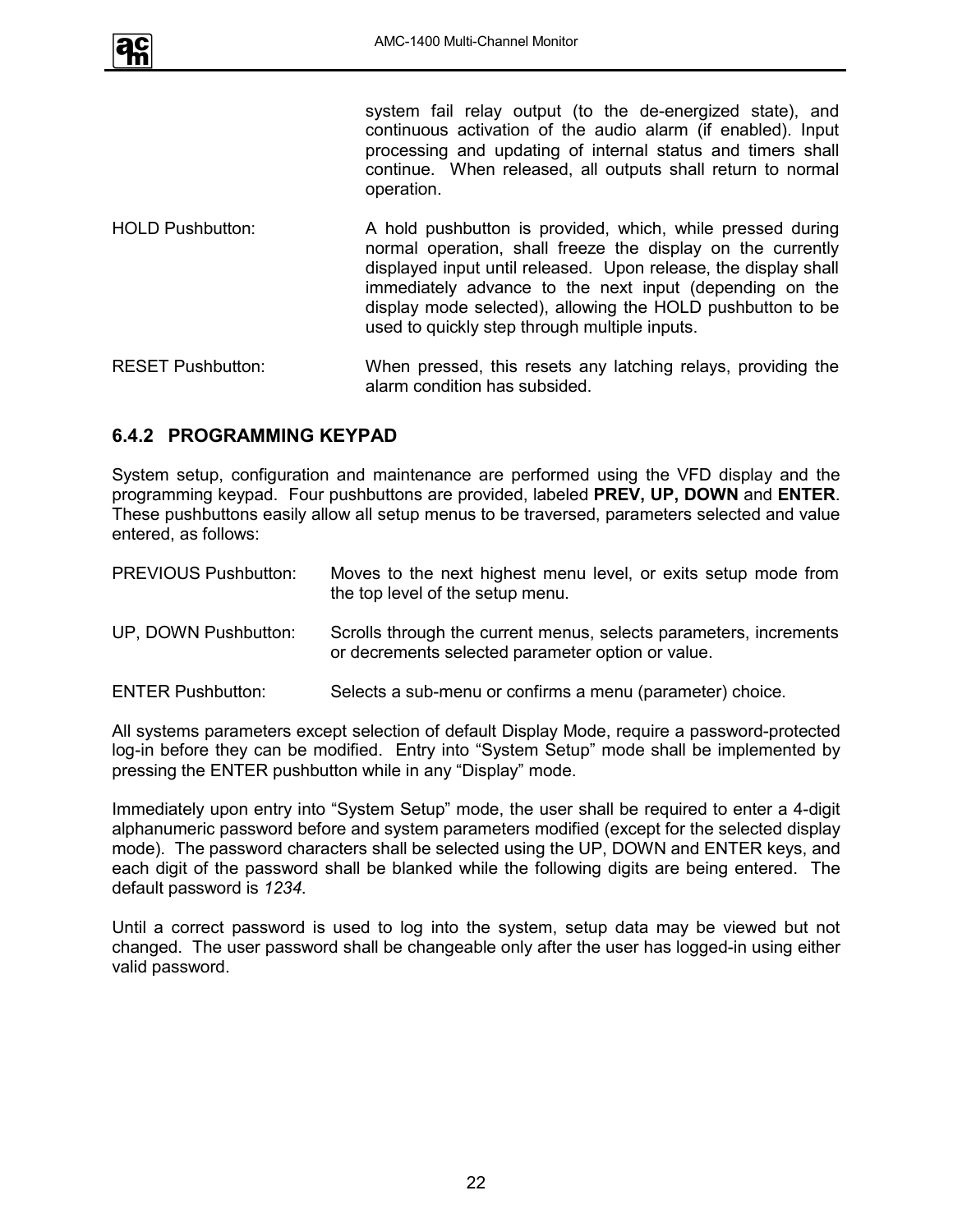

#### **6.4.3 DIP SWITCH ASSIGNMENTS**

The Display Card DIP switches are used to select various system setup and test features. The DIPswitch assignments are tabled below. See Figure 13.

| <b>Switch</b> | <b>Function</b>      | <b>Normal Position</b> | <b>Description</b>                         |
|---------------|----------------------|------------------------|--------------------------------------------|
|               | <b>Audio Disable</b> | 0N                     | OFF to disable audio alarm                 |
| $\mathcal{P}$ | Delay Disable        | ON                     | OFF to disable all relay activation delays |
| 3             | Zero Buff Disable    | ON.                    | OFF to disable zero buffering              |
| 4             | Min Run Disable      | <b>ON</b>              | OFF to disable all relay minimum run times |
| 5             | <b>CAL Mode</b>      | <b>OFF</b>             | ON to activate CAL mode                    |
| 6             |                      |                        | Not used                                   |
| 7.8           | Language Select      | See Description        | 7 OFF, 8 OFF = ENGLISH                     |
|               |                      |                        | 7 ON, 8 OFF = FRENCH                       |
|               |                      |                        | 7 OFF, 8 ON = SPANISH (future)             |
|               |                      |                        | 7 ON, 8 OFF = GERMAN (future)              |

**FIGURE 13: DIP Switch Assignments**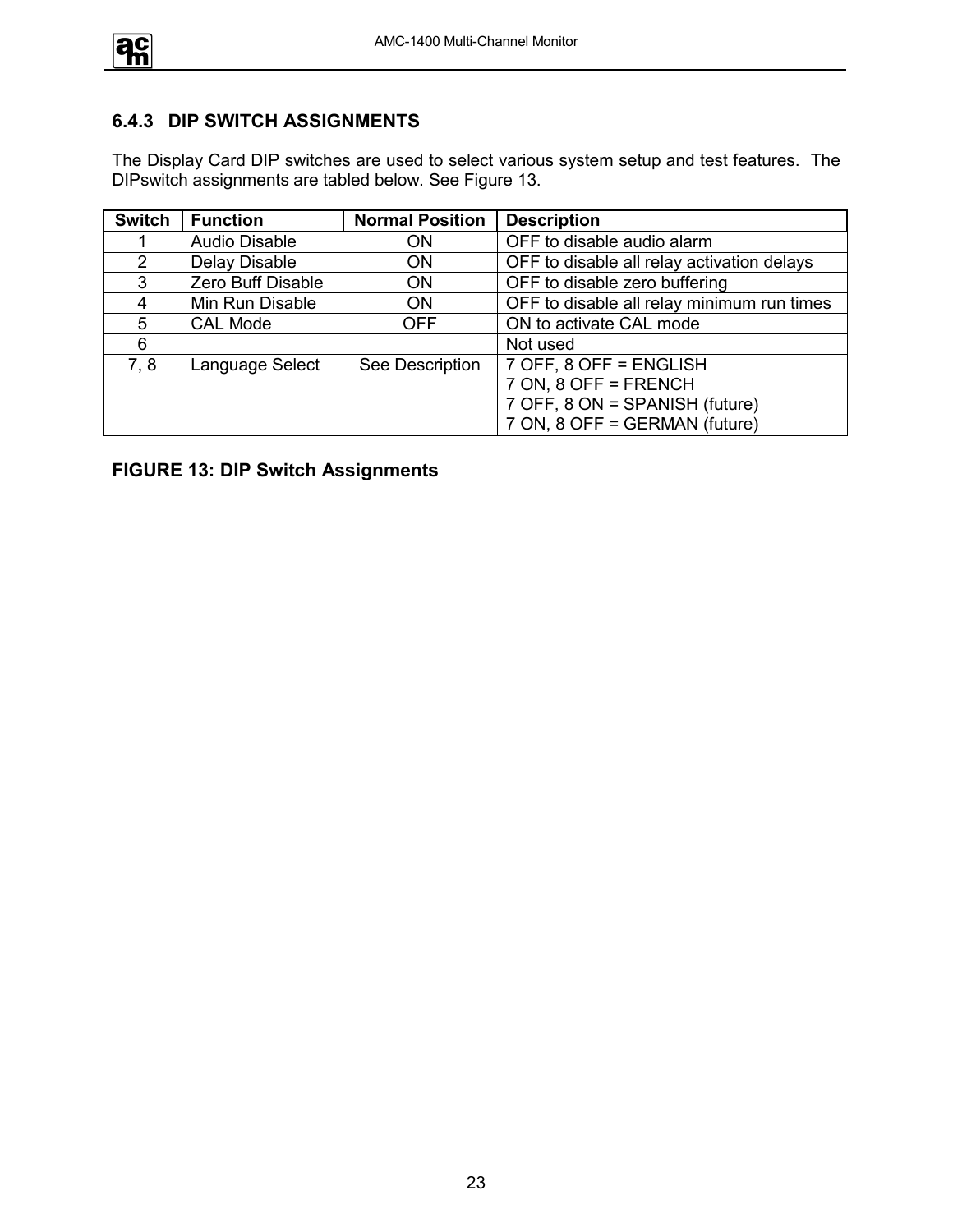

## **6.5 AMC-1400 MENU**



**FIGURE 14: AMC-1400 Menu**